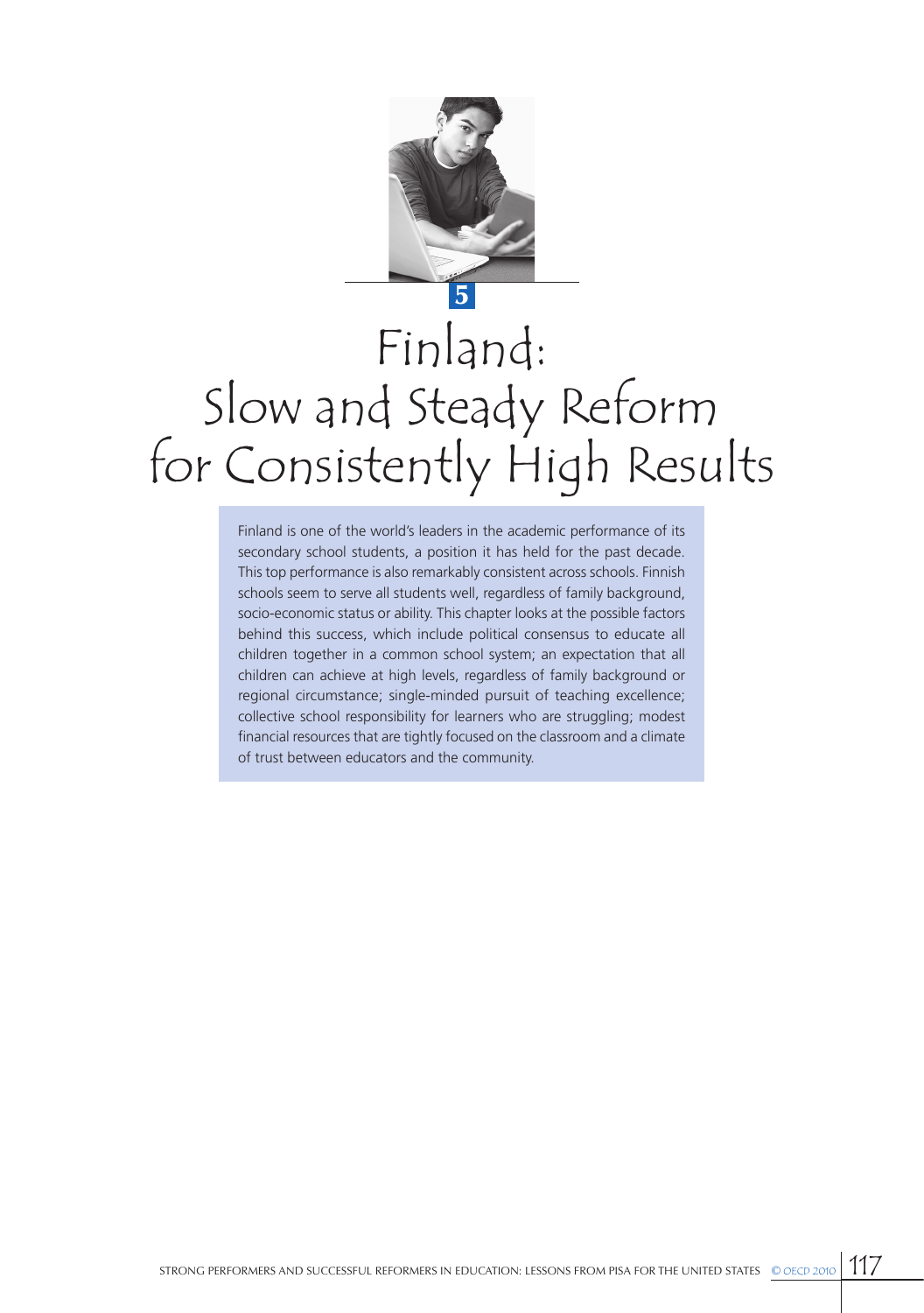## **INTRODUCTION**

Since the publication of the first PISA results in 2001, Finland is now seen as a major international leader in education (Table 5.1; OECD, 2010). It has consistently ranked in the very top tier of countries in all PISA assessments over the past decade, and its performance has been especially notable for its remarkable consistency across schools. No other country has so little variation in outcomes between schools, and the gap within schools between the top and bottom-achieving students is extraordinarily modest as well. Finnish schools seem to serve all students well, regardless of family background or socio-economic status. For these reasons, Finnish schools have become a kind of tourist destination, with hundreds of educators and policy makers annually travelling to Helsinki to try to learn the secret of their success.

| __                 |                  |                  |                  |                  |
|--------------------|------------------|------------------|------------------|------------------|
|                    | <b>PISA 2000</b> | <b>PISA 2003</b> | <b>PISA 2006</b> | <b>PISA 2009</b> |
|                    | Mean score       | Mean score       | Mean score       | Mean score       |
| Reading            | 546              | 543              | 547              | 536              |
| <b>Mathematics</b> |                  | 544              | 548              | 541              |
| Science            |                  |                  | 563              | 554              |

|  |  | Table 5.1 Finland's mean scores on reading, mathematics and science scales in PISA |
|--|--|------------------------------------------------------------------------------------|
|--|--|------------------------------------------------------------------------------------|

Source: OECD (2010), *PISA 2009 Results: What Students Know and Can Do: Student Performance in Reading, Mathematics and Science (Volume I), OECD Publishing.* 1  OECD<sup>2</sup> http://dx.doi.org/10.1787/888932366693

Prior to 2000 Finland rarely appeared on anyone's list of the world's most outstanding education systems. This is partly explained by the fact that while Finland has always done well on international tests of literacy, its performance in five different international mathematics or science assessments between 1962 and 1999 never rose above average. But it was also because Finland's path to education reform and improvement has been slow and steady, proceeding gradually over the past four decades. Its current success is due to this steady progress, rather than as a consequence of highly visible innovations launched by a particular political leader or party.

As described in this chapter, the evolution of Finland's education reform is closely intertwined with the country's economic and political development since the Second World War, and cultural factors are clearly an important part of the Finnish success story. However, they are by no means the whole story. There are Finnish education policies and practices from which others seeking to emulate Finland's success might learn.

Some international observers argue that the Finnish success story can be explained primarily by its specific national history and culture. They are unsure that other countries could learn anything from Finland that is applicable to them. For example, these sceptics point out that Finland is culturally homogenous. This is true, although there are now schools in Helsinki where nearly half the students are immigrants. They observe Finland's overall economic health, with its flourishing IT sector, but neglect to note that its average per pupil expenditure is well below that of the highest spending countries, including the United States. They note that primary school teaching is now the most popular profession among Finnish young people, attracting the top quartile of high school graduates into its highly competitive teacher training programmes, without asking whether this has always been so or whether the country took special steps to upgrade the status of teachers and teaching.

## HISTORY OF THE FINNISH EDUCATION SYSTEM<sup>1</sup>

Finland is a relatively young country, having only established its independence from the Soviet Union in 1917. Finland had to fight long and hard to preserve that independence through the Second World War. For a nation with a population of less than 4 million, the cost of the war was devastating: 90 000 dead; 60 000 permanently injured and 50 000 children orphaned. Additionally, as part of the 1944 peace treaty with the Soviet Union, Finland was forced to cede 12% of its land, requiring the relocation of 450 000 Finnish citizens. A Soviet military base was established on a peninsula near Helsinki, and the communist party was granted legal status.

The first post-war elections in 1945 produced a parliament in which the seats were almost evenly divided between three political parties: the Social Democrats, the Agrarian Centre Party, and the Communists. In the 1950s the Conservatives gained sufficient strength to also be included in major negotiations. Multi-party systems typically require the development of a political consensus in order to move any major policy agenda forward, and one priority around which such a consensus developed was the need to rebuild and modernise the Finnish education system.

5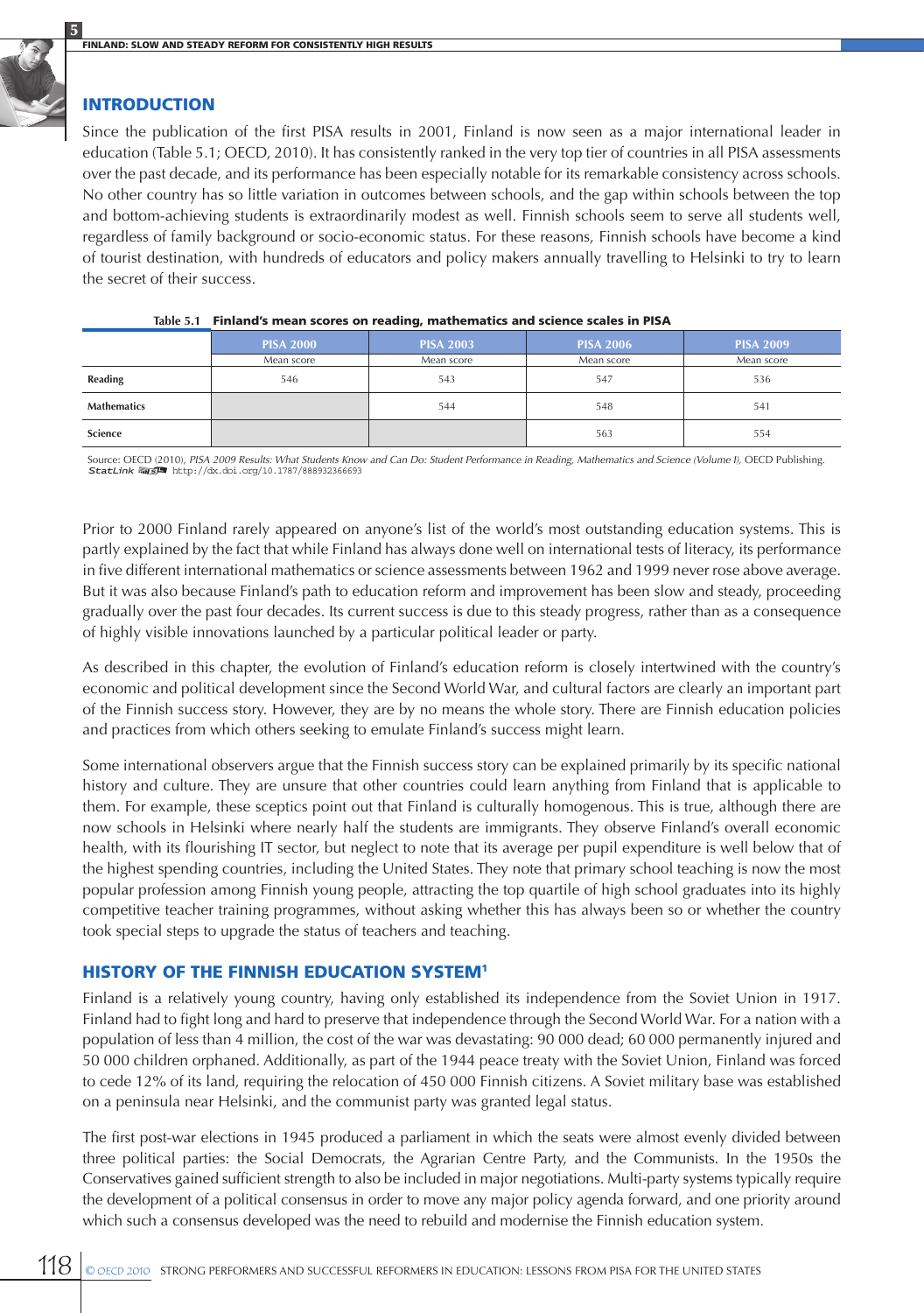The education system that the new post-war parliament inherited was still unequal and more reflective of the needs of a predominantly rural, agricultural society than of a modern industrial society. Although the country was still in fact 60% rural as late as 1960, the urbanisation process really began right after the war and over the next decades accelerated to the point where Finland is now two-thirds urban.

In 1950 most young Finns left school after six years of basic education; only those living in towns or larger municipalities had access to a middle grade education. There were two types of middle grade education: civic schools, run by some municipalities, which offered two or three additional years of schooling, and could lead to further vocational education for those fortunate enough to live in a town large enough to support such a school; and grammar schools,<sup>2</sup> which offered five additional years of schooling and typically led to the academic high school (*gymnasium*) and then to university. Only about a quarter of young Finns in 1950 had access to the grammar school path, and two-thirds of the grammar schools were privately governed.

Over the next decade there was explosive growth in grammar school enrolments, which grew from 34 000 to 270 000. Most of this growth took place in the private schools, which in the 1950s began to receive government subsidies and come more under public control. This growth reflected the aspirations of ordinary Finns for greater educational opportunity for their children, a message that the country's political leaders heard as well. In the postwar decade, parliament created three successive reform commissions, each of which made recommendations that helped build public support and political will to create an education system that would be more responsive to the growing demand for more equitable educational opportunities for all young people in Finland.

The first of these commissions, launched in 1945, focused on the primary school curriculum, and offered a compelling vision of a more humanistic, child-centred school, in contrast to the Germanic, syllabus-driven model of schooling that characterised most Finnish schools. This commission also conducted field studies in 300 schools as part of its work, offering an example of how research might guide the development of policy.

The second commission, launched in 1946, focused on the organisation of the system, and advocated for the creation of a common school (covering grades 1-8) that would serve all students. However, this report produced such opposition from the universities and the grammar school teachers that its recommendations quickly died.

A decade later, however, the idea of the common or comprehensive school resurfaced in the recommendations of the Commission on School Programs, and this time the idea gained traction. The commission recommended that compulsory education in Finland should take place in a nine-year (grades 1-9) municipally-run comprehensive school, into which existing private grammar schools and public civic schools would ultimately merge (Figure 5.1). This proposal triggered a very substantial debate about core values and beliefs. Could all students be educated to a level that only those who currently had access to grammar schools were expected to achieve? Did society really need all young people to be educated to a high level? Did all young people really need to know a third language in addition to Finnish and Swedish (a requirement of grammar schools), and was it fair to expect this of them? Over the next several years these debates continued, but as Finland's ambitions grew to become more economically competitive, and as the demand for social and economic equality grew, pressure on parliament built up to move forward with the recommendation to create the new comprehensive school. In November 1968 parliament finally enacted legislation, by a substantial majority, to create a new basic education system built around a common, comprehensive school for grades 1-9.

The reason for dwelling at some length on the political evolution of the comprehensive school idea is that most Finnish analysts believe that the comprehensive school (*peruskoulu*, in Finnish) is the foundation upon which all subsequent reforms rest. As Pasi Sahlberg, Director of the Center for International Mobility and Co-operation, and an interpreter of Finland's education story to the outside world put it during an interview for this report "The comprehensive school is not merely a form of school organisation. It embodies a philosophy of education as well as a deep set of societal values about what all children need and deserve."

The transition from a parallel form of school organisation to the single comprehensive system was challenging, and consequently was phased in slowly and carefully. Implementation did not begin until 1972, initially in northern Finland and only gradually spreading to the more populated municipalities and towns in the south. The last southern municipality to implement the new comprehensive system did so in 1977.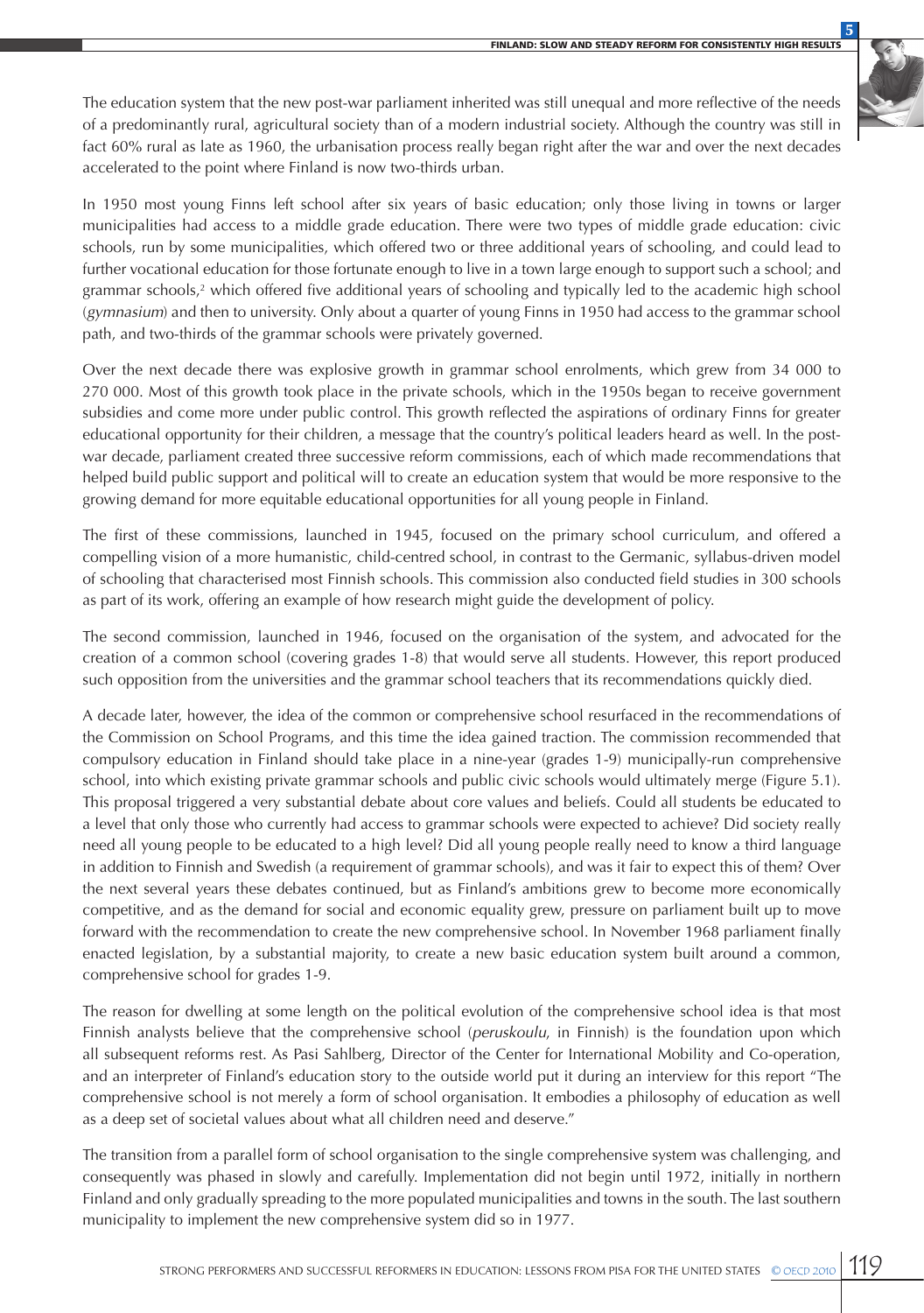





Jukka Sarjala, who spent 25 years in the Ministry of Education (1970-1995) before becoming Director-General of the National Board of Education, described the task he faced as the person in the ministry with lead responsibility for planning the implementation of the new law:

My challenge was to develop a plan that guaranteed that this reform would ultimately be implemented in every Finnish community. There were lots of municipalities that were not eager to reform their system, which is why it was important to have a legal mandate. This was a very big reform, very big and complicated for teachers accustomed to the old system. They were accustomed to teaching school with selected children and were simply not ready for a school system in which very clever children and not so clever children were in the same classes. It took several years, in some schools until the older teachers retired, for these reforms to be accepted. (Interview conducted for this report)

A major vehicle for addressing the anxieties of veteran teachers and resolving some of the difficulties inherent in merging the formerly parallel sets of schools into a unified system was the development of a new national core curriculum for the comprehensive school. The process for developing the curriculum engaged hundreds of teachers and took place over a five-year period (1965-1970). One important decision that allayed the fears of some of the critics of the comprehensive school was to allow some differentiation in the upper grades to accommodate perceived differences in ability and interests, especially in mathematics and foreign languages. Schools could offer three levels of study in these subjects: basic, middle, and advanced, with the basic level corresponding to what had been offered in civic schools and advanced to what had been offered in the old grammar schools. This form of ability grouping persisted into the mid-1980s, when it was finally abolished.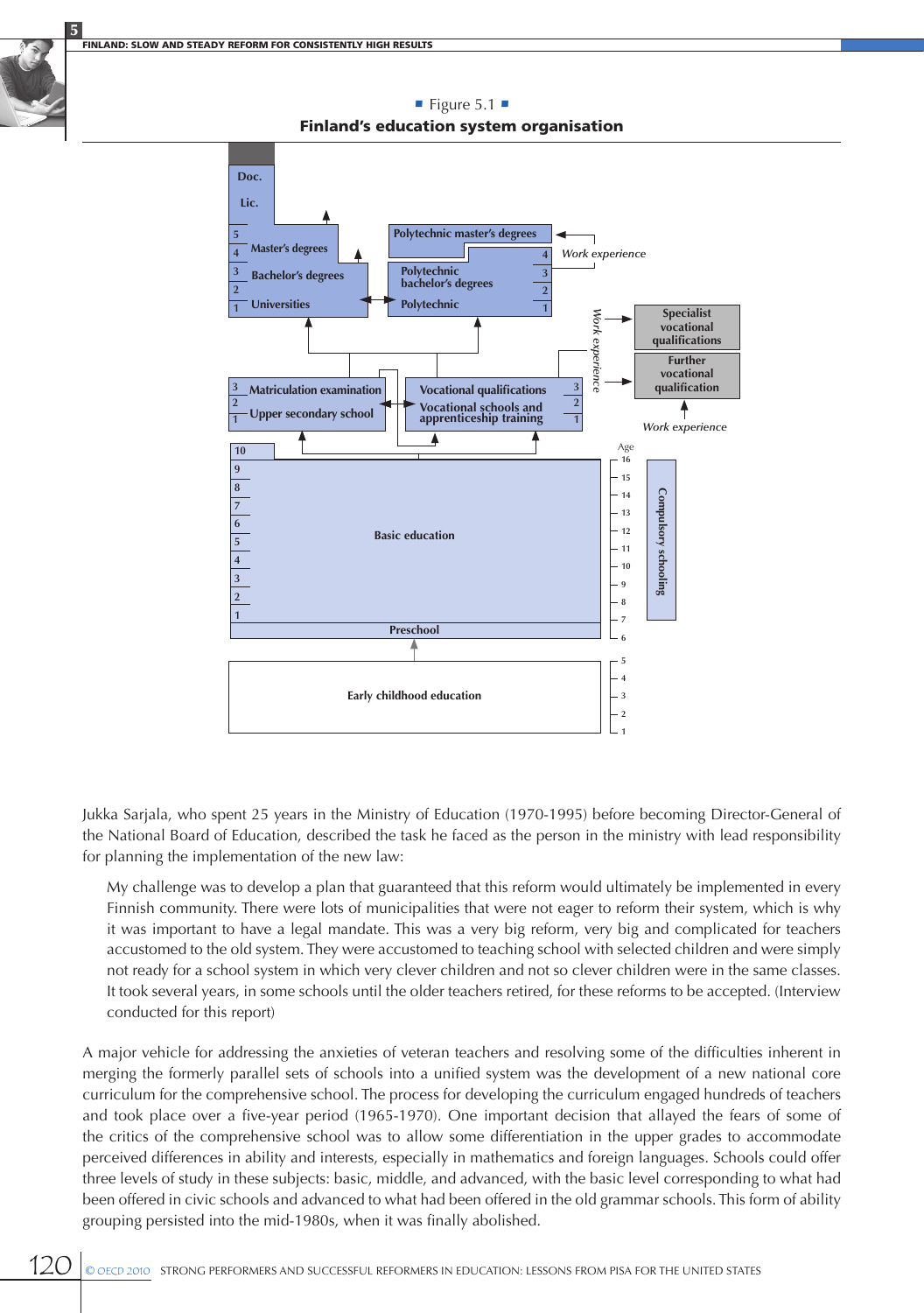Perhaps the most significant and long-lasting consequence of the shift to the comprehensive school was the recognition that to create a school system that could serve all students equally well, regardless of family background, would require a teaching force with a very high level of knowledge and skills. To quote Pasi Sahlberg again:

In the early 1970s policy makers realised that if we were to successfully implement this very ambitious comprehensive school reform, bringing all Finnish students into the same school and expecting them to master the same curriculum, it would require not only different systems of support but a very different level of understanding and knowledge from each and every teacher. (Interview conducted for this report)

This recognition led to a sweeping set of reforms that significantly raised the bar for aspiring teachers by moving teacher preparation from the *seminarium* (the Finnish equivalent of teacher college) into the university, and ultimately requiring all teachers, primary through upper secondary, to obtain a masters degree as a condition of employment. The design and content of the new teacher preparation programmes are described in more detail below. Finland also has a long tradition of in-service teacher training that developed over the years as national curricular changes have been implemented. During the intensive adaptation to the new educational structure from 1972 to 1977, Finland instituted a special, comprehensive, compulsory in-service training programme for all teachers in all municipalities.

A third major effect of the implementation of the comprehensive grade 1-9 basic school was to greatly heighten demand for upper secondary education. In 1970 only 30% of Finnish adults had obtained at least an upper secondary diploma. That percentage is now over 80%, and among 24-35 year olds it is 90%. This extraordinary growth is in part due to a radical set of reforms enacted in 1985, in which the traditional set structure of the academic upper secondary school was replaced with a much more flexible, modular structure, which injected significantly more choice into the system. In recent years the modernisation of the academic secondary school has been mirrored in the vocational secondary school (known as vocational education and training or VET), which has been significantly strengthened and expanded to the point where it now enrols 42% of graduates from the comprehensive school. One reason for the increasing popularity of the vocational secondary option is that Finland has in recent years created a set of polytechnic colleges, thereby creating a pathway into tertiary education for vocational students. Today vocational upper secondary education gives eligibility to university studies as well. So the way into tertiary education is totally open to VET students. VET has thus become a trusted pathway to tertiary education. Consequently, 43% of young Finns in their twenties are enrolled in tertiary education, well above the OECD average of 25%, and the highest percentage in Europe. Moreover, much has been done in Finland to increase work-based learning initiatives, creating strong links between VET and professional life.

# **Economic development and the cultivation of the schooling culture in Finland**

The story of the evolution of the Finnish education system over the past two decades is inextricably linked to the development of the modern Finnish economy. The rise of the comprehensive school in the 1970-1990 period needs to be seen in the context of the development of the Finnish welfare state and the national push for much greater social and economic equality. However, the less visible but equally profound changes in Finland's schools over the past two decades need to be seen in the context of the deep changes taking place in the Finnish economy.

Two major events occurred in the early 1990s that triggered a significant shift in the economic development strategy promulgated by Finland's governmental and private sector leaders. The first was the initiation of the accession process that led to Finland's acceptance into the European Union in 1995. With the collapse of the Soviet Union (a major trading partner), Finland had no choice but to diversify its export strategy and begin to move away from its historic reliance on forest products and other traditional industries. The second and more powerful stimulus was a major economic recession in the early 1990s, set off by a collapse of the financial sector reminiscent of the banking crisis the US has recently experienced. Unemployment in Finland approached 20%; gross domestic product (GDP) declined by 13% and public debt exceeded 60% of GDP.

The government used this crisis as an opportunity to develop a new national competitiveness policy designed to support private sector innovation and focused heavily on the development of the telecommunications sector, with Nokia as the central player. In a remarkably short time, Finland managed not only to dig itself out of recession but to reduce its historical reliance on its natural resources and transform its economy into one based on information and knowledge. Investments in research and development provided the fuel for this growth. In 1991 only 5 Finnish workers out of 1 000 were in the research and development (R&D) labour force. By 2003 this number had increased to 22, almost three times the OECD average. By 2001 Finland's ranking in the World Economic Forum's global competitiveness index had climbed from 15th to 1st, and it has remained at or near the top in these rankings ever since.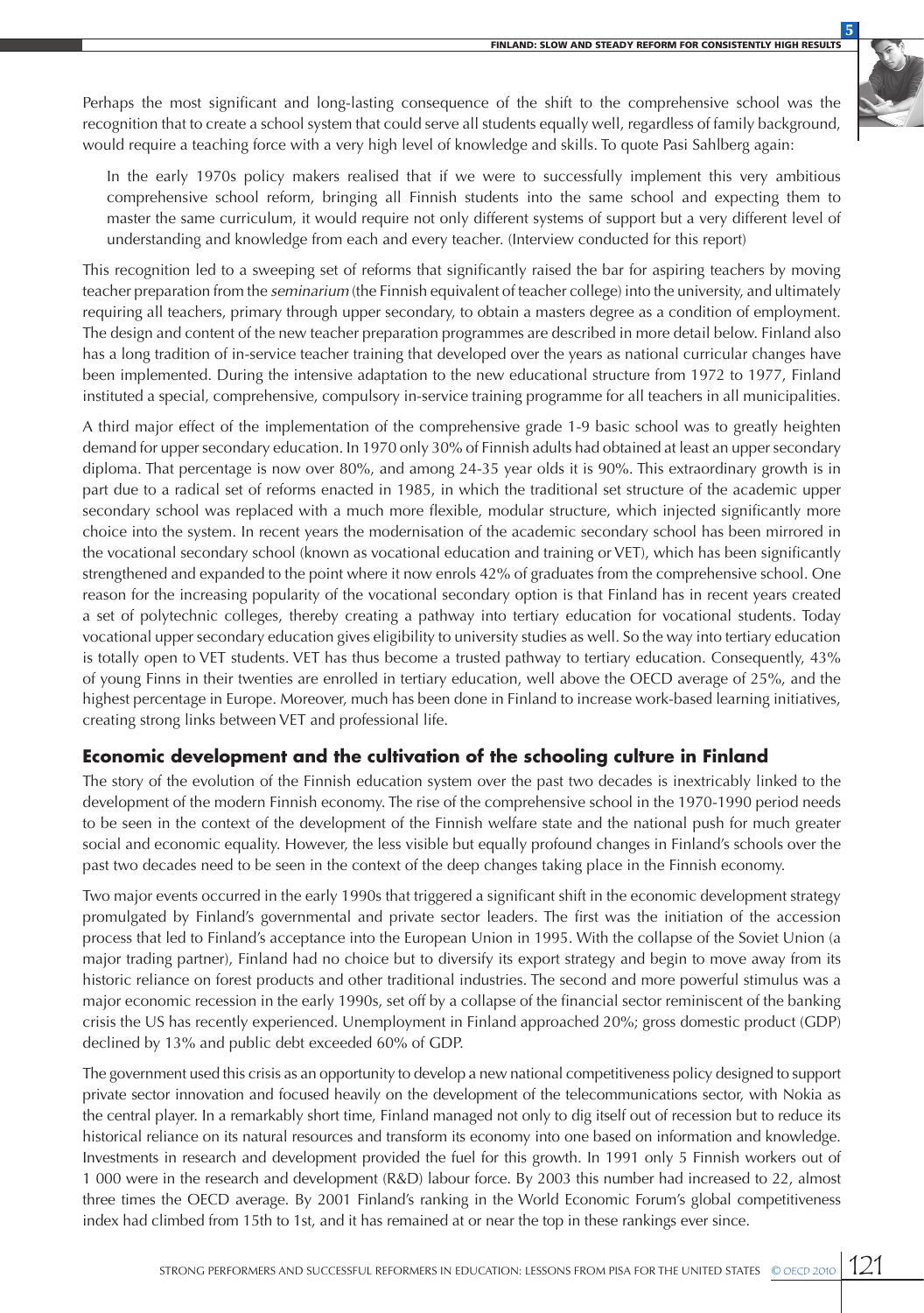The impact of this new focus on innovation and R&D not only led to the development of new partnerships between

tertiary education and industry in Finland, but also had a profound effect on the primary and secondary education sector. Finnish employers sent very strong signals to the schools about the kinds of knowledge, skills and dispositions young people needed in order to be successful in the new economy. Finnish industry leaders not only promoted the importance of mathematics, science and technology in the formal curriculum, but they also advocated for more attention to creativity, problem-solving, teamwork and cross-curricular projects in schools. In spite of some criticism in the 1990s, one example of the kind of message that corporate leaders were delivering to the schools is this statement from a senior Nokia manager whom Sahlberg interviewed during this period in his role as chair of a task force on the national science curriculum:

If I hire a youngster who doesn't know all the mathematics or physics that is needed to work here, I have colleagues here who can easily teach those things. But if I get somebody who doesn't know how to work with other people, how to think differently or how to create original ideas and somebody who is afraid of making a mistake, there is nothing we can do here. Do what you have to do to keep our education system up-to-date but don't take away [the] creativity and open-mindedness that we now have in our fine *peruskoulu*. (Sahlberg, forthcoming)

Implicit in this last sentence is the Nokia manager's belief that the comprehensive schools were already paying attention to developing at least some of the traits that employers in the new Finnish economy were seeking. In fact, it is hard to imagine how an information and knowledge-based economy could have grown up so quickly in the 1990s if the Finnish schools hadn't already been producing graduates with the kind of flexibility and openness to innovation that industry was demanding. The development of these kinds of qualities is at least as much a function of the culture and climate of schools as of the formal curriculum.

## Finnish success in education

While it is important to note the key legislative landmarks that have created the policy framework within which Finnish schools have become world-class over the past decade, these do not provide a full explanation for Finland's remarkable success story. After all, Finland is not the only northern European country to have abolished tracking and created a unified basic school structure. Other countries have revamped and upgraded their teacher education programmes and have taken steps similar to Finland's to modernise secondary education. So what else accounts for Finland's success? One way to explore this question is to outline some of the most salient characteristics of Finland's comprehensive schools as described by the Finnish informants for this study.

# **A system involving more than education**

The first thing to note is that these schools offer more than education. These are full-service schools. They provide a daily hot meal for every student. They provide health and dental services. They offer guidance and psychological counselling, and access to a broader array of mental health and other services for students and families in need. None of these services is means-tested. Their availability to all reflects a deep societal commitment to the well-being of all children.

# **Support for children with special needs**

A second, related characteristic is the role of the "special teacher". Finland prides itself on its commitment to inclusion. While 8% of Finland's children are deemed as having special education needs, only half of them are placed in special schools; the other half are mainstreamed. Finnish educators believe that if schools focus on early diagnosis and intervention, most students can be helped to achieve success in regular classrooms. Its principal mechanism for supporting struggling students in a timely fashion is the "special teacher", a specially trained teacher assigned to each school. Their job is to work closely with the class teachers to identify students in need of extra help and to work individually or in small groups with these students to provide the extra help and support they need to keep up with their classmates.

Furthermore, it is not left solely to the discretion of the regular class teacher to identify a problem and alert the special teacher. Every comprehensive school has a "pupils' multi-professional care group," as described by Riitta Aaltio, principal of a 360-student primary school in Kerava, just outside Helsinki. The group meets at least twice a month for two hours. The group consists of the principal, the special education teacher, the school nurse, the school psychologist, a social worker, and the teachers whose students are being discussed. The parents of any child being discussed are contacted prior to the meeting and are sometimes asked to be present. Principal Aaltio describes the group's function as follows:

In each meeting we usually have enough time to discuss two classes of pupils with their class (*i.e*. homeroom) teacher, plus any "acute cases". First, we talk about the class and how things are going in general. If there are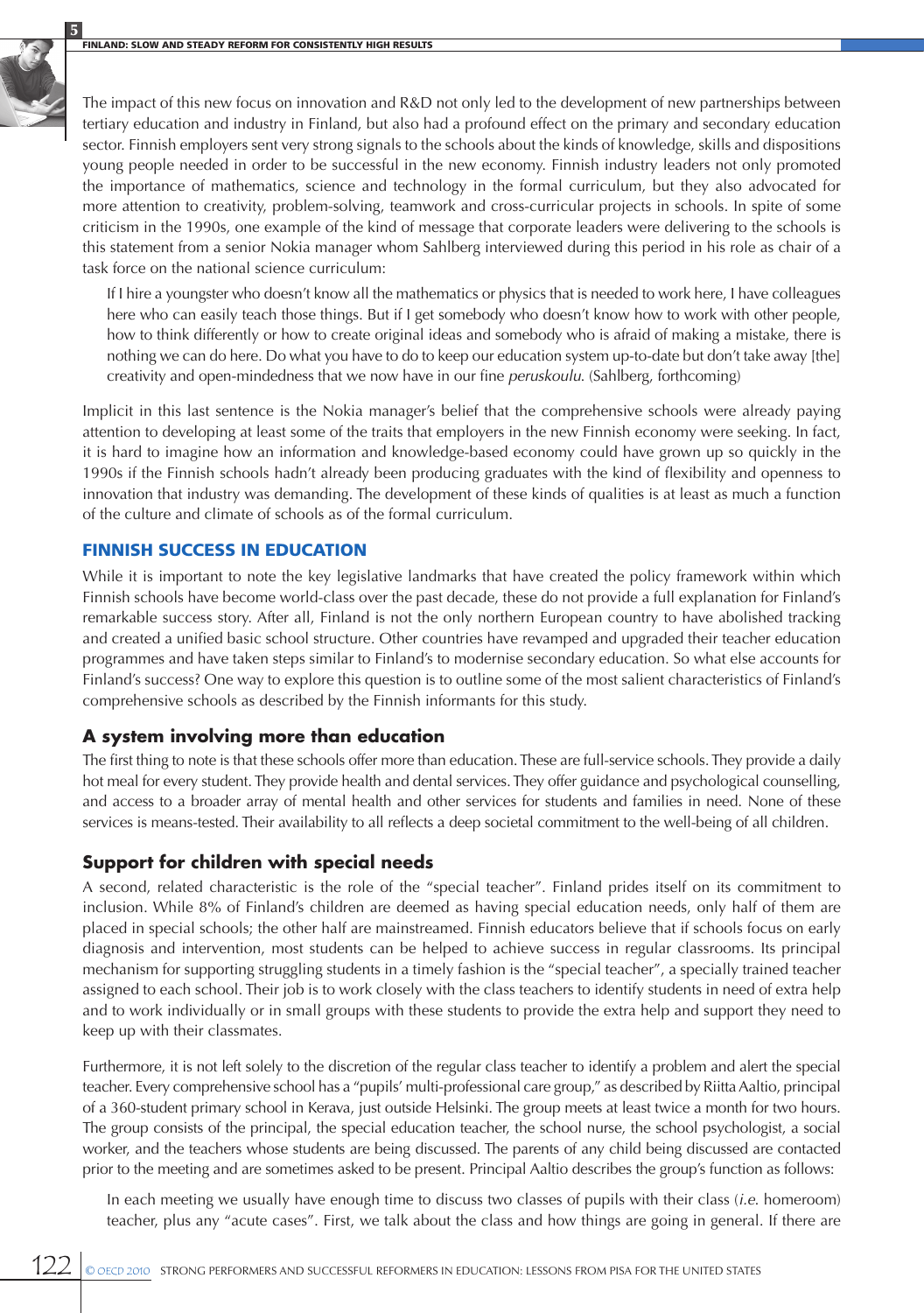any concerns – learning, teaching, social climate – or some problems with individual students we try to decide what kind of support we can provide. If we believe a pupil needs professional help beyond what we can provide at the school, we help the family get that kind of help be it medical, psychological, or social.

These measures are available to all students – social background makes no difference – because health care, like education, is free in Finland. This functional support system is a very important part of our education system. It helps explain why we have such small gaps in student achievement. (Interview conducted for this report)

# **Significant responsibility for teachers and students**

Both regular class teachers (grades 1-6) and subject teachers (7-9) exercise an enormous degree of professional discretion and independence. While there is a national core curriculum in Finland, over the past 20 years it has become much less detailed and prescriptive. It functions more as a framework, leaving education providers and teachers latitude to decide what they will teach and how. Teachers select their own textbooks and other instructional materials, for example. Because the only external testing in comprehensive schools is done on a sampling basis and is designed to provide information on the functioning of the system as a whole, assessment in Finnish schools is a classroom responsibility. Teachers are expected to assess their own students on an ongoing basis, using the assessment guidelines in the national core curriculum and textbooks. However, a major focus in Finnish classrooms is also on helping students learn how to assess their own learning. In Principal Aaltio's school, this emphasis begins as early as first grade.

Finnish classrooms are typically described by observers as learner-centred. As the emphasis on student selfassessment would suggest, students are expected to take an active role in designing their own learning activities. Students are expected to work collaboratively in teams on projects, and there is a substantial focus on projects that cut across traditional subject or disciplinary lines. By the time students enrol in upper secondary school (grades 10- 12), they are expected to be able to take sufficient charge of their own learning to be able to design their own individual programme. Upper secondary schools are now mostly based on individual study plans. There is no longer a grade structure; each student proceeds at his or her own pace within the modular structure. Every student constructs his or her own study plan, which consists of different courses in various subjects according to each student's individual choices.

The focus on helping students take increasing responsibility for their own learning is not accidental; it reflects a key value underpinning the national core curriculum for the comprehensive school, as described below:

The learning environment must support the pupil's growth and learning. It must be physically, psychologically, and socially safe, and must support the pupil's health. The objective is to increase pupils' curiosity and motivation to learn, and to promote their activeness, self-direction, and creativity by offering interesting challenges and problems. The learning environment must guide pupils in setting their own objectives and evaluating their own actions. The pupils must be given the chance to participate in the creation and development of their own learning environment. (Preamble, National Core Curriculum for Basic Education, 2004)

# **Social and cultural factors**

As with all education systems that achieve good results, Finland's success is a function of the interaction of several different factors that work together to create a coherent approach that supports consistent system-wide performance. Some of these factors are cultural. As Sahlberg points out, Finland's history and geography – "caught between the huge kingdom in the west and the even bigger empire in the east" – compelled it to put the nation's interest first and not allow education policy to become victim to partisan politics:

We are a small nation that the rest of the world sees as a strange place that speaks a language nobody else understands. Over the last half-century we developed an understanding that the only way for us to survive as a small, independent nation is by educating all our people. This is our only hope amid the competition between bigger nations and all those who have other benefits we don't have. (Interview conducted for this report)

While Finland has jealously guarded its hard-won independence, in many areas of social policy it has been much influenced by its Scandinavian neighbours, especially Sweden. As noted above, the idea of the comprehensive school emerged in Finland as part of a larger movement in the 1960s for more social and economic equality, and over the next two decades the Finns adopted many features of the Swedish welfare state. Consequently, Finnish schools are embedded in a society with strong social safety nets and a broad and deep commitment to the healthy development and well-being of children, as reflected in Principal Aaltio's description of the pupils' care group in her school.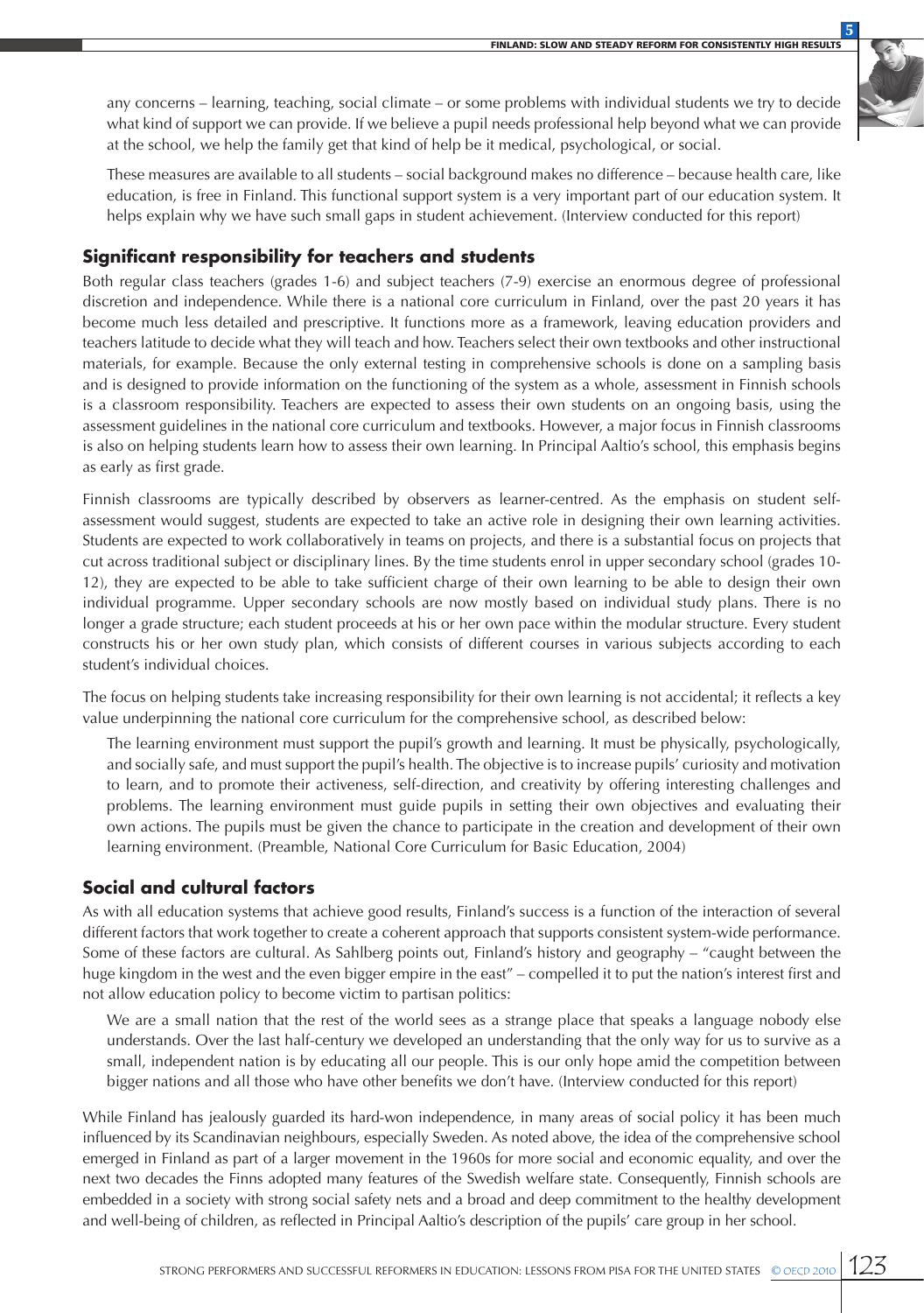Another reflection of Finnish society's deep commitment to its children can be found in its school buildings. In the period following the Second World War, municipalities and towns all over Finland embarked on a major effort to rebuild schools that had been destroyed and build new ones where none had existed. Consequently, most children in Finland attend schools that are small enough for each child to be known by all the adults in the school (although more than 50% of school children go to schools that have more than 300 pupils). While the school buildings are not intended to be architectural statements, they are typically light, airy and functional. Their small size allows for a degree of personalisation and individual attention that is one of the hallmarks of Finnish education.

Finnish society is also characterised by a degree of social cohesion and trust in government that is partly a function of size and relative cultural homogeneity, but which also reflects the national temperament. Social cohesion and trust are difficult factors to isolate and quantify, but they clearly are part of the explanation for why teaching has become such an attractive profession for talented young people in Finland, at least on a par with medicine and law. Finnish primary teacher education programmes are able to attract *ten applicants for every slot.* Olli Luukkainen, President of the Finnish Teachers Union comments on the trust factor in discussing the status of teaching in Finland:

Teachers in Finland are very independent. They can decide almost everything: how they will teach, what they will select from the basic (national) curriculum, when they will teach each particular topic. The fact that teachers have so much independence and respect influences young people as they are deciding what program they will follow in the university. If they choose teacher education they know they will be entering a profession that enjoys broad trust and respect in the society, one that plays an important role in shaping the country's future. (Interview conducted for this report)

# **Exceptional teacher quality**

The trust that teachers enjoy in Finnish society is deserved and reflects the very high quality of their training. For example, Finnish teachers have earned the trust of parents and the wider society by their demonstrated ability to use professional discretion and judgement in the way they manage their classrooms and respond to the challenge of helping virtually all students become successful learners.

The quality of teachers and teaching lies at the heart of Finland's educational success, and the factors responsible for producing that quality can be found at the intersection of culture and policy. One policy aspect was the 1979 decision to move teacher preparation into the universities and make it substantially more rigorous. Another was the subsequent decisions of governments in the 1980s to devolve increasing levels of authority and responsibility for education from the Ministry of Education to municipalities and schools. This movement was largely an expression of ideology, of a growing scepticism in the West about the role of central governments and their ability to know what works best in the field. However, the effect of these decisions was to extend even greater responsibility and trust to educators in the schools.

Prior to devolution, the central administration had two primary tools for regulating the quality of education: the national core curriculum, and a national school inspectorate. As mentioned above, the national core curriculum has become much less detailed and prescriptive – there are now only 10 pages devoted to basic school mathematics – and the current version acknowledges that the curriculum plan adopted by each municipality will incorporate locally-developed priorities and reflect community aspirations and values. Even more striking, the inspectorate was abolished, leaving only the periodic sampling of student learning in grades 6 and 9 as the central administration's vehicle for assessing and monitoring school quality. Nevertheless, municipalities are legally obliged to evaluate the education provided by their schools.

Those responsible for designing the reforms following the establishment of the common school in Finland are likely to have followed a rationale similar to this*:*

*If* we can somehow manage to recruit highly talented young people to enrol in our teacher preparation programmes and then redesign those programmes to equip all incoming teachers to differentiate instruction, diagnose learning problems, and assess student progress; and *if* we can create the conditions in schools that allow teachers to exercise professional judgement and discretion in selecting materials and designing instruction tailored to the needs of their students; and *if* we can create school cultures in which teachers take collective responsibility for the learning and well being of their students; and *if* we can create in every school mechanisms that provide access to extra support for children and families most in need; *then* we can be reasonably confident that virtually all students in virtually all schools will thrive.

Because this theory of change rests so heavily on the quality of the teaching force, we now turn to the role of teacher preparation in Finland.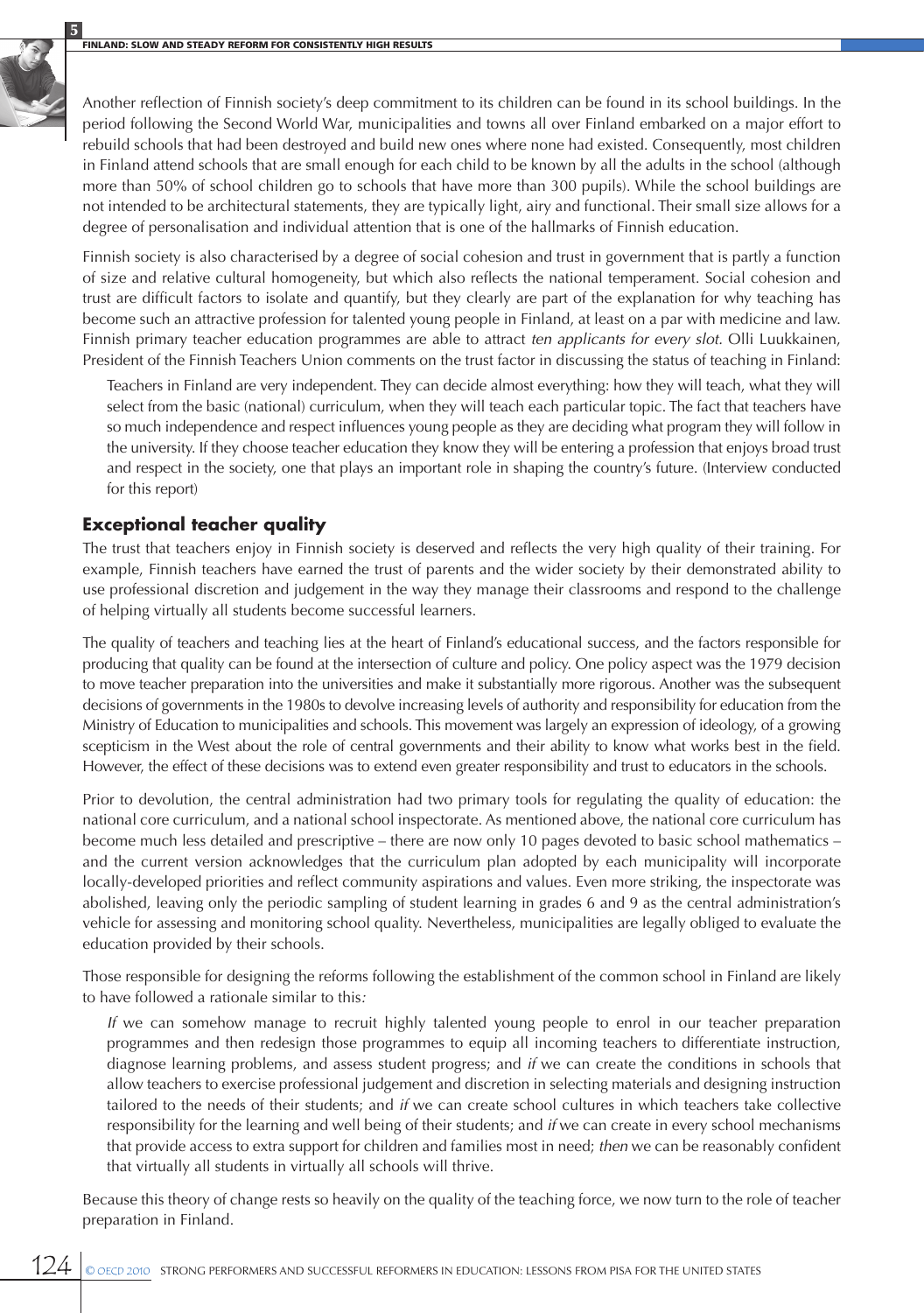#### *Finnish practices in teacher recruitment and preparation*

Teaching has long been a respected occupation in Finland, but until the teacher education reform act of 1979, there was little sense that teachers required much advanced training. After completing upper secondary school, prospective primary and secondary teachers enrolled in a *seminarium* (teacher college) for two or three years of mostly practical training and then moved straight into the classroom. This model of preparation was hardly unique to Finland. Its premise was that as long as students had a solid foundation of subject matter knowledge from their upper secondary schooling, they could be taught enough about pedagogy, child development and classroom management in two or three years to become effective teachers. The *seminaria* presumably screened their applicants to ensure that they had the requisite character and personality traits to become teachers, but their admissions criteria were understandably much less rigorous than those of the universities.

All this changed with the movement of teacher education from the teacher colleges into the university, and especially with the decision to require even primary school teachers to obtain a master's degree before receiving a teaching qualification. As was the case with the creation of the comprehensive school, this decision was not without controversy. University leaders initially resisted the idea that teaching was anything more than a semi-profession and feared that advocates for other semi-professions like nursing and social work would now clamour to give their training programmes university status. Their real worry was that the admission of teacher education candidates would lead to a dilution of academic standards and a consequent loss of status.

Over time, however, as the new university-based teacher education programmes were designed and built, these fears were not borne out. In fact, university-based teacher education programmes are now highly selective and teacher education units in the university faculties have autonomy in the selection process.

In 2010 over 6 600 applicants competed for 660 available slots in primary school preparation programmes in the 8 universities that educate teachers. The admissions process occurs in two stages. The initial paper screen is based on the applicant's Matriculation Exam score, upper secondary school record, and out-of-school accomplishments. Those who pass that screening must then take a written exam; be observed in a teaching-like activity in which their interaction and communication skills can be assessed; and finally be interviewed to assess, among other things, the strength of their motivation to teach.

The teacher education programmes for prospective primary and upper grade teachers are somewhat different in structure, but not in rigor. Primary grade teachers major in education, but they are expected to minor in at least two of the subjects included in the primary school curriculum. This means, for example, that they are studying mathematics in the mathematics department, not in the education department. Upper grade teachers major in the subject they will be teaching, but they do substantial work in education as well, either in an integrated five-year programme or in a concentrated fifth year after they have completed their work in their subject field. It is also possible for a master's degree holder to take one year of pedagogical studies in the faculty of education to gain a formal teacher qualification.

Teacher education in Finland has at least four distinguishing qualities:

- Research based. Teacher candidates are not only expected to become familiar with the knowledge base in education and human development, but they are required to write a research-based dissertation as the final requirement for the masters degree. Upper grade teachers typically pick a topic in their subject area; primary grade teachers typically study some aspect of pedagogy. The rationale for requiring a research-based dissertation is that teachers are expected to engage in disciplined inquiry in the classroom throughout their teaching career.
- Strong focus on developing pedagogical content knowledge. Traditional teacher preparation programmes too often treat good pedagogy as generic, assuming that good questioning skills, for example, are equally applicable to all subjects. Because teacher education in Finland is a shared responsibility between the teacher education faculty and the academic subject faculty, there is substantial attention to subject-specific pedagogy for prospective primary as well as upper-grade teachers.
- *•*  Good training for all Finnish teachers in diagnosing students with learning difficulties and in adapting their instruction to the varying learning needs and styles of their students.
- *•*  A very strong clinical component. Linda Darling-Hammond, a leading US scholar and practitioner of teacher education, describes this aspect of Finnish teacher preparation: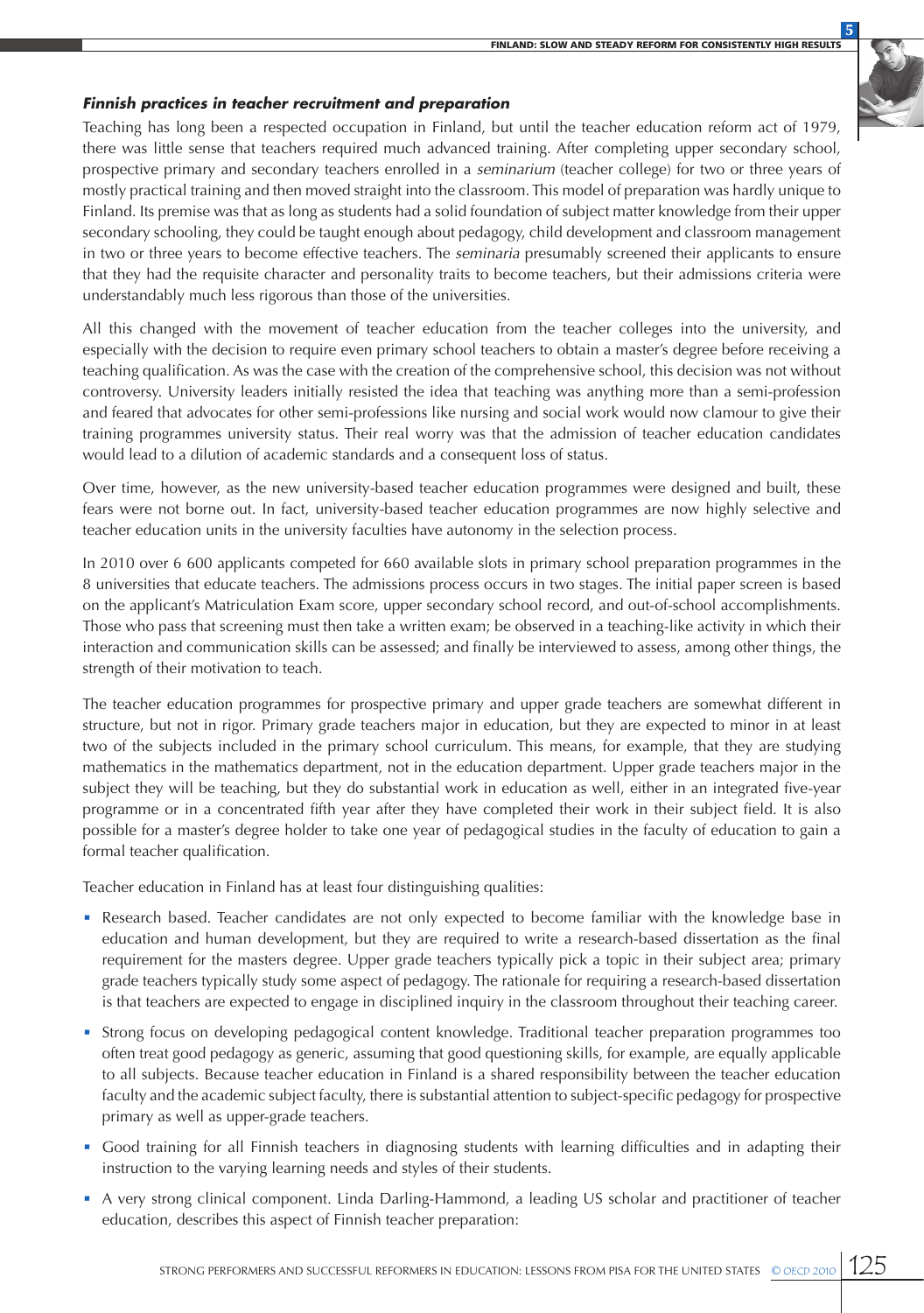Teachers' preparation includes both extensive course work on how to teach – with a strong emphasis on using research based on state-of-the-art practice – and at least a full year of clinical experience in a school associated with the university. These model schools are intended to develop and model innovative practices, as well as to foster research on learning and teaching. …

Within these model schools, student teachers participate in problem-solving groups, a common feature in Finnish schools. The problem-solving groups engage in a cycle of planning, action, and reflection/evaluation that is reinforced throughout the teacher education program and is, in fact, a model for what teachers will plan for their own students, who are expected to use similar kinds of research and inquiry in their own studies. Indeed, the entire system is intended to improve through continual reflection, evaluation, and problem-solving, at the level of the classroom, school, municipality, and nation. (Darling-Hammond, 2010)

In summary, raising the bar for entry into teaching has made this an even more attractive career option than previously, enabling teacher preparation programmes to select from the top quartile of secondary school graduates. The significantly lengthened and strengthened preparation of teachers has equipped them to rise to the increasing professional autonomy and control challenge thrown down to them by government. The autonomy and trust that teachers enjoy has only enhanced their status in the society, thereby assuring that teacher preparation programmes should continue to attract a steady flow of highly talented and motivated applicants.

#### *Finnish teachers: autonomy, quality assurance and accountability*

One of the most striking facts about Finnish schools is that their students have fewer hours of instruction than students in any other OECD country. This means that Finnish teachers teach fewer hours than their peers. In lower secondary schools, for example, Finnish teachers teach about 600 hours a year – 800 lessons of 45 minutes each, or four lessons per day. By contrast, US middle school teachers teach about 1 080 hours, or six daily lessons of 50 minutes. Teaching hours per day also depend partly on the number of teachers in a given school and teaching loads vary according to the level of education being taught. Nevertheless, the number of teaching hours is generally fewer than in many other countries. Leaving aside the important question of how Finnish 15-year-olds manage to outperform peers in other nations despite the equivalent of three less years of schooling, the relevant question here is what Finnish teachers are doing when they are not engaged in classroom teaching.

With the professional autonomy Finnish teachers enjoy comes very substantial responsibility for tasks that in other systems are typically handled more centrally. Chief among these are curriculum and assessment. As described above, the national core curriculum is really a framework rather than a roadmap, leaving teachers an enormous amount of discretion to interpret that framework, select their own textbooks and other curriculum materials, and then design their own lessons, all of which require time. In some schools the process of curriculum development is undertaken collaboratively by teams of teachers, while in smaller schools the responsibility might fall largely on each individual teacher.

The 2004 National Core Curriculum offers some broad criteria for student assessments, but again it is teachers who have the principal responsibility for building systems to continuously assess the progress of students. Teachers are also expected to be in close communication with parents, and many schools have an elaborate structure of staff committees to deal with various aspects of school life. Although Finnish teachers in theory are allowed to leave school when they are not teaching, teaching is clearly a full-time profession.

When it comes to professional development in Finland, the situation seems highly variable. This is in large part because Finnish schools are primarily funded at the municipal level, and municipal authorities attach varying degrees of importance to professional development. Municipalities are required to fund three days annually of mandatory professional development for each teacher, but some municipalities do much more. On average, Finnish teachers report spending seven days a year on professional development, some of which are in their own time. Some larger municipalities organise common professional development activities for all their schools, while others allow each school to design its own programme.

According to Olli Luukkainen, this highly variable approach to professional development is a weakness of the Finnish system:

Our system of continuing education and professional development for teachers is not good enough. It differs too much from one part of the country to another and one group of teachers to another. Teachers in vocational schools, for example, have much better support for continuing education than do primary teachers. (Interview conducted for this report)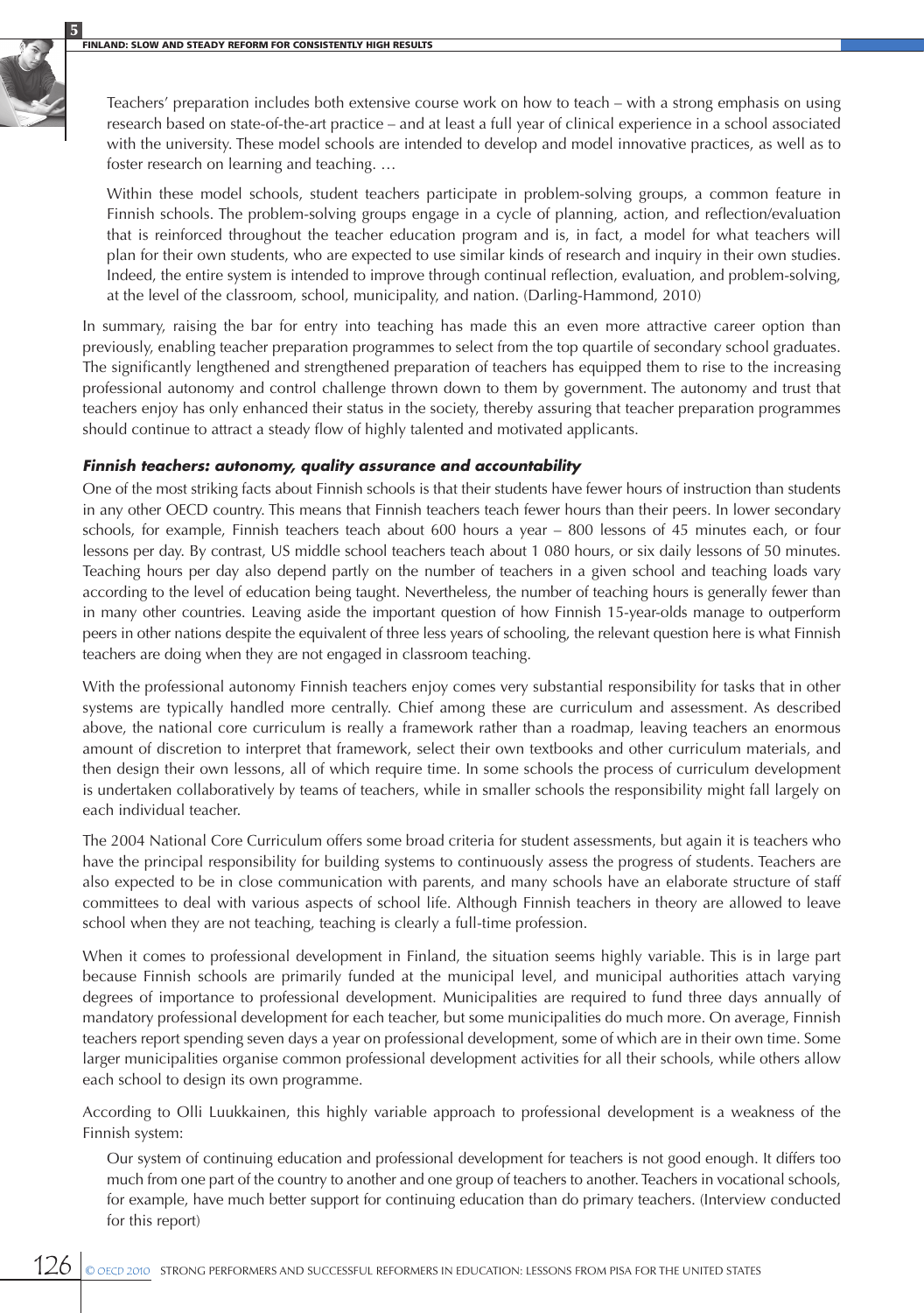Recently, however, the union, ministry and other partners have come together to develop a national programme to try to provide more equitable access to professional development. The ministry allocated EUR 20 million to support this programme in 2010.

#### *Assessing progress*

Beyond the periodic sampling assessments administered at different grades by the National Board of Education, there is no national mechanism for monitoring the performance of schools. There is a national evaluation council, but its role seems to be focused more on the evaluation of national policies than the performance of schools. There is a National Matriculation Exam taken at the end of upper secondary school, but its function is to certify what the student knows, not to assess the quality of his or her school. Perhaps the most frequent question asked of Finnish policy makers is, therefore, "How, in the absence of annual external assessments and any form of outside inspection, do you assure that all students in all schools are receiving a quality education?" This question comes most frequently from visitors from countries like the US and the UK, which invest heavily in external accountability systems designed to produce more equitable outcomes. Even so, their results pale in comparison to the Finnish system.

There is no obvious, single answer to the quality assurance question. The ability of Finnish schools to produce high achievement with so little variation between or within schools is the result of the confluence of factors, cultural and educational, outlined throughout this chapter. One factor cited by Principal Aaltio is, paradoxically, the heavy Finnish emphasis on student assessment. While the Finns do not assess for school accountability purposes, they do an enormous amount of diagnostic or formative assessment at the classroom level. When asked how she knows how well the students in any particular class are learning, Principal Aaltio's answer is that there is so much assessment data at her disposal that there is no way she would not know if a teacher was failing to teach her students. She also reports that, in her school at least, the parents keep a close eye on how their children are progressing and would alert her if there were problems. As described above, there are also the twice-monthly meetings of the pupil's care group to bring class as well as individual problems to light.

#### *Lines of accountability*

Accountability in the Finnish system is built from the bottom up. Teacher candidates are selected in part based on their ability to convey their belief in the core mission of public education in Finland, which is deeply moral and humanistic as well as civic and economic. The preparation they receive is designed to build a powerful sense of individual responsibility for the learning and well-being of all the students in their care.

The next level of accountability rests with the school. Again, the level of trust that the larger community extends to its schools seems to engender a strong sense of collective responsibility for the success of every student. While every comprehensive school in Finland reports to a municipal authority, authorities vary widely in the quality and degree of oversight that they provide. They are responsible for hiring the principal, typically on a six or seven-year contract, but the day-to-day responsibility for managing the schools is left to the education professionals, as is the responsibility for assuring student progress.

Given the very substantial level of autonomy that schools enjoy, one might expect that the system would focus the same kind of attention on recruiting and developing a corps of highly effective principals as it does on preparing teachers. However, there is little evidence of this. As in many countries, the role of the principal in Finland is changing, but the very independence of teachers in Finland poses some special challenges according to Professor Jouni Välijärvi of the University of Jyvaskyla, lead researcher for the analysis of Finland's PISA results:

Historically, the principal in Finland has simply been head teacher, first among equals as a member of the teaching staff with the added responsibility of representing the faculty to the rest of the society. But given the degree to which school budgets have been decentralised, the job is now much more demanding, for principals now have financial responsibility along with responsibility for the care and well-being of the students.

Because Finnish teachers are highly educated and are accustomed to being in full control of their own classroom, we have no tradition of principals actively visiting classes to monitor the quality of teaching in their schools. In fact, given our small school sizes, most principals are themselves teaching at least a few hours a week, so their role is a mixed one, with confusing and sometimes contradictory demands. (Interview conducted for this report)

While some universities, including Välijärvi's, have now mounted professional development programmes for principals, this does not seem to be seen as a major problem or need.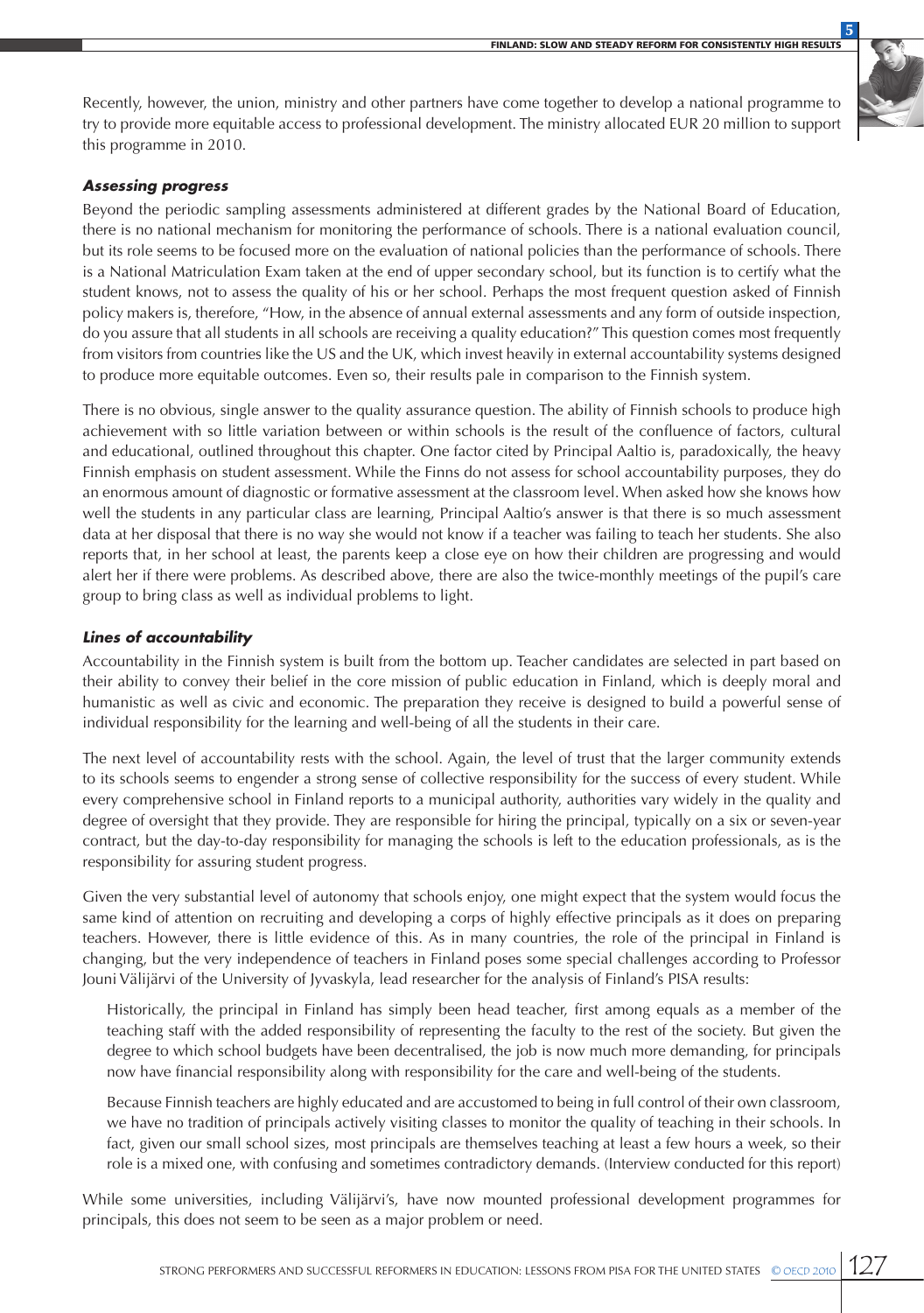## Future challenges for Finnish education

The big question all high-performing systems need to face is whether or not the policies and practices that have brought about their current high performance will be sufficient to sustain them in a rapidly changing, globalising world. In the case of Finland this question is a particularly intriguing one, for the big policy shift that most observers credit with bringing about Finland's current level of performance took place 40 years ago. Unlike many other highperforming countries, Finland's reforms have evolved slowly and carefully over decades, have enjoyed broad and sustained political support across many changes in government, and are so intertwined with deep cultural factors that they are firmly institutionalised in the fabric of everyday life in schools. They are not the result of bold new policies or big programmatic initiatives that one can identify with a particular government or political leader. Rather, they are now almost taken for granted as the way schooling is done in Finland.

Given its history and development, what particular challenges might the future hold for Finland's education system? The first is not unique to Finland – the challenge of successfully absorbing increasing numbers of children of immigrants into its schools. This is a problem many European nations have struggled with, some more successfully than others. Although children of immigrants only make up about 3% of Finland's students, this percentage is growing, and as stated above there are already some schools in Helsinki that are nearly half immigrant. Until now Finland has been committed to providing immigrant children the option of continuing to study in their mother tongue and to teach all immigrant children their own language. However, this practice could be a problem going forward, as Jouni Välijärvi observes:

Traditionally we have stressed that immigrant students can be taught in their own language. We have done this for reasons having to do with our own history, when we were part of Sweden and wanted the right to be taught in Finnish. Even today, when Swedish is the native language of only 5% of our population, we have extended them the same right to be taught in their language. But when you have a growing number of languages, it may not be possible to continue to be able to provide this right to be taught in your own language. And then there is this larger question of how to balance respect for your native language with the importance of learning the Finnish language to be able to function in Finnish society. We have been critical of Sweden for its insistence that newcomers integrate into Swedish society, but given the expense and difficulty of finding enough teachers to teach all immigrant children in their own language, we may be forced to move in this direction as well. (Interview conducted for this report)

A second question one might ask about Finland's future has to do with the extraordinary degree to which its system relies on its continuing ability to draw its teachers from the top end of the talent pool. Can one imagine circumstances under which teaching might begin to lose its allure among young Finns? Professions undergo cycles in which their relative status in a society can rise or fall. Suppose, as some observers fear, the pendulum begins to swing back to more centralised control of schooling in Finland. If other countries begin to surpass Finland on PISA or other international measures of performance, will there be calls for the ministry to step in and take a stronger hand in guiding Finnish education? If that were to happen, would young people continue to find teaching so attractive?

A third question concerns the future of the current upper secondary divide between academic and vocational education. While there seems to be a strong societal consensus that supports the division of upper secondary education into tracks, at least one respected and deeply experienced former education official wonders whether the principle of the common comprehensive school might someday be extended into upper secondary education. Jukka Sarjala asks whether in the future the needs of academic and vocational education students will really be so different from one another:

If we ask what foreign language skills young people will need in the future, won't everyone need at least English in addition to Swedish, and many people in different lines of work might also need French or German or Russian. And what about mathematics? Won't everyone need some form of advanced mathematics? Wouldn't it make sense to combine academic and vocational programs in the same institution while allowing students to develop their own individual programmes? (Interview conducted for this report)

Current education policy strongly encourages co-operation between the two types of upper secondary education in order to provide students with a wider and more flexible selection of studies. Jouni Välijärvi believes that the rising popularity of vocational education among young people is likely to create increasing pressure at the municipal level for greater collaboration between the two types of schools:

Many academically oriented upper secondary schools are having trouble today attracting students. Because they are funded based on student enrolment, in some smaller municipalities this is a serious threat to their survival.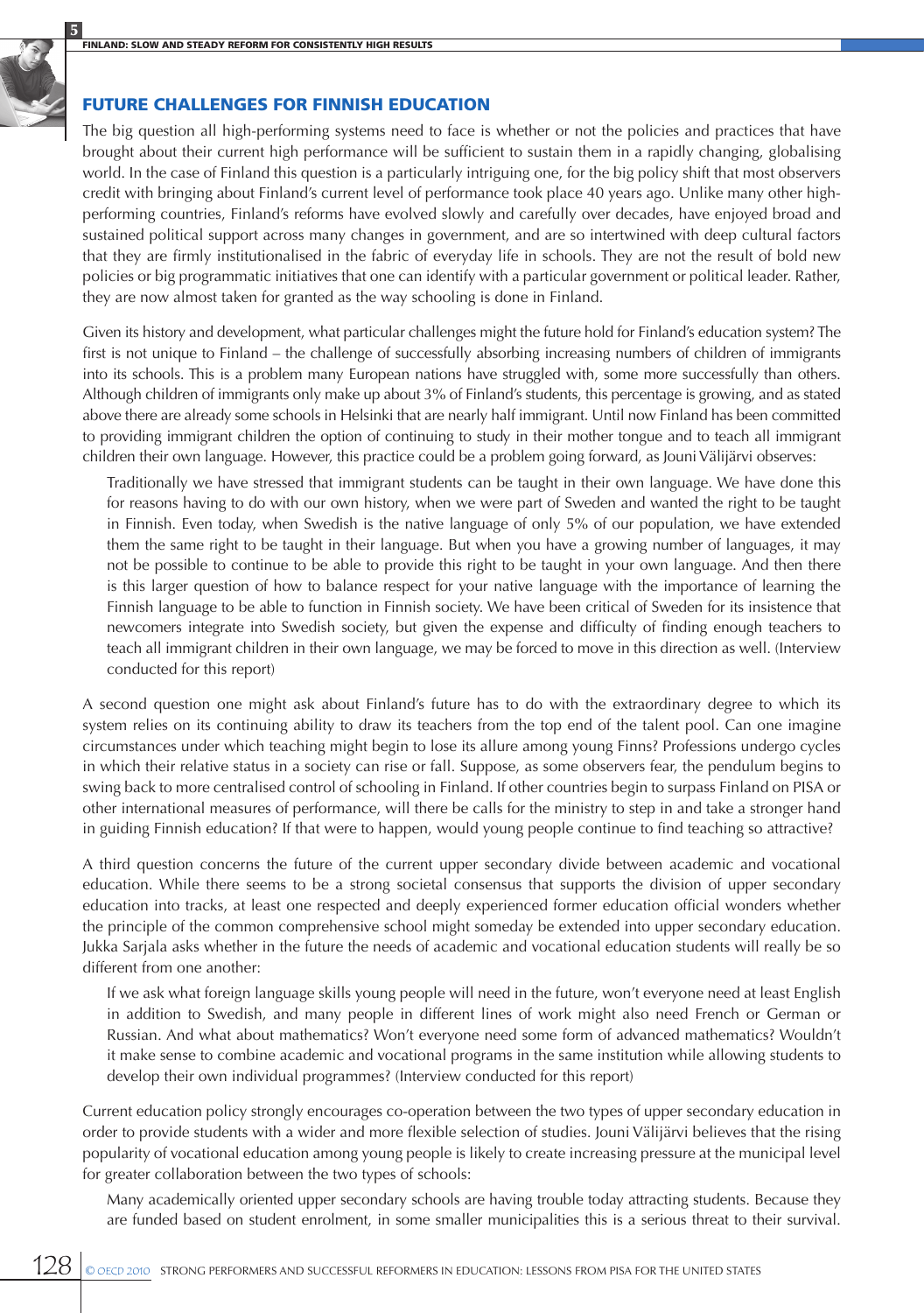We are now starting to see some of these schools close, a brand new phenomenon in our system. At the same time a growing number of very talented students are leaving comprehensive school and choosing vocational studies, thereby increasing the popularity of vocational schools. In the coming years this will mean that unless the academic schools learn to collaborate on a deeper level, many more are likely to close, since most of our 450 academic upper secondary schools are very small and cannot sustain a continuing loss of students. (Interview conducted for this report)

A final worry or challenge is best articulated by Pasi Sahlberg at the end of his unpublished manuscript, *Finnish Lessons*. In Sahlberg's view, the Finnish reform movement over the last few decades has been animated by what he calls "the Big Dream," a unifying vision of a more equitable society in which even students in the most isolated rural schools would receive a strong enough educational foundation in the first nine years of schooling to equip them for further education, and in which young people from all walks of life would be prepared to live and work together through a common schooling experience. Is there now a need for a new vision, one more reflective of the changes taking place in today's society and responsive to what young people will need in the coming decades, a vision powerful enough to fuel the next generation of reforms?

## Lessons from Finland

For all of Finland's perceived advantages of size, relative cultural homogeneity, and (in recent years) economic strength, it is important to remember that as recently as 1970 only 30% of Finnish adults had completed upper secondary school, and as recently as 1993 Finland was in near economic collapse. Finland's ascent into the very top tier of educational performance was by no means inevitable: it was at least as much the result of a set of policy decisions deliberately taken, implemented thoughtfully, and sustained over a very long period of time as of factors endemic to the country's culture and history.

## *•* **Commitment to education and to children**

The commitment to education and to the well-being of children has deep roots in Finland's culture, and provides the bedrock upon which the comprehensive school movement rests. One of the striking things about Finland's reform story is that the political consensus achieved 50 years ago – that children should be educated together in a common school system – has remained intact across numerous changes of government.

## *•* **Cultural support for universal high achievement**

The underlying belief behind the creation of the comprehensive school was that all children could be expected to achieve at high levels, and that family background or regional circumstance should no longer be allowed to limit the educational opportunities open to children. It is important to note, however, that the Finns have a significantly broader definition of "high achievement" than just performance in two or three subjects on standardised tests. The Finns pride themselves on offering a broad, rich curriculum to all students, even those who choose the vocational pathway in upper secondary school.

## *•* **Teacher and principal quality**

Many countries pay lip-service to the importance of attracting and retaining a high-quality teacher force, but few have pursued this goal as single-mindedly as Finland. Finland has managed to make teaching the single most desirable career choice among young Finns through a combination of raising the bar for entry into the profession and granting teachers greater autonomy and control over their classrooms and working conditions than their peers enjoy elsewhere. Consequently, teaching is now a highly selective occupation in Finland, with highly-skilled welltrained teachers spread throughout the country. The quality of the teaching force seems very likely to be the major factor that accounts for the high level of consistent performance across Finnish schools.

Until recently, Finland does not seem to have paid the same kind of attention to the recruitment, training, and ongoing development of principals, but it is hard to believe that Finnish schools could perform so well without solid leadership, especially given the degree of autonomy that Finnish schools enjoy.

#### *•* **Accountability**

Accountability clearly matters in Finland, but it is almost entirely a professional model of accountability. The strongest manifestation of that accountability can be seen in the degree to which Finnish schools are organised to take collective responsibility for struggling learners. Finnish teachers are trained to identify children who are having difficulty and to intervene before these children get discouraged and fall too far behind their classmates. The fact that every school has a specially trained intervention specialist – the special teacher – means that the regular classroom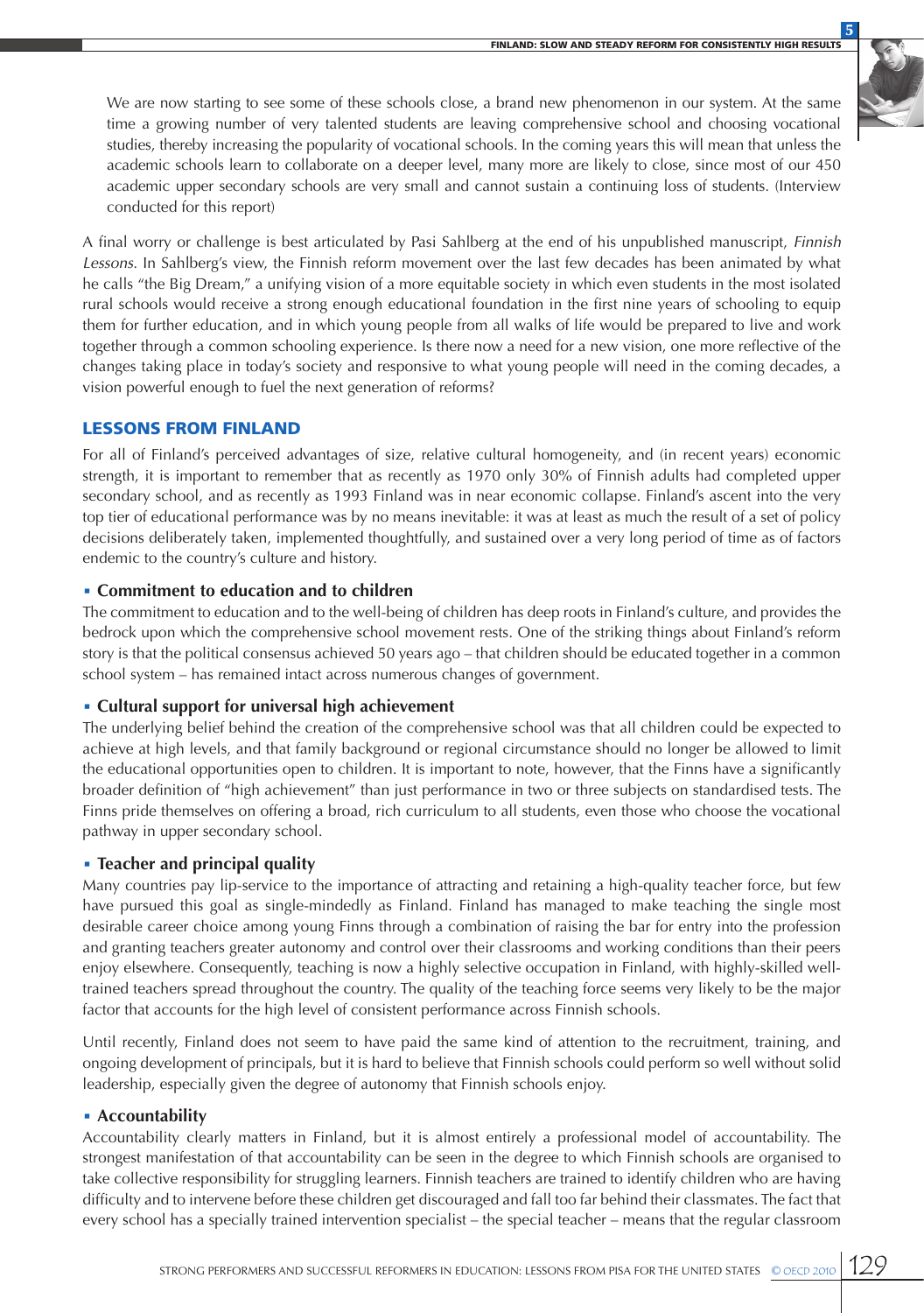teacher has easy access to support and that struggling children are much less likely to go unnoticed or to fall through the cracks. The small size of Finland's schools is an important factor here, as is the co-ordination of resources, embodied in the pupils' care group. Again, this combination of elements helps explain why the gap between the top and bottom performing schools and students in Finland is so narrow compared with virtually all other nations.

#### *•* **How money is spent**

Finland is by no means the highest spender per pupil among OECD countries, so money cannot be an important factor in explaining Finland's success. Teacher salaries are in the middle range for European countries. Schools are quite small in size, but they have minimal administrative overheads. Even in larger schools, principals are expected to teach, and the resources of the school are tightly focused on the classroom. Because of their commitment to the inclusion model, the costs of special education are significantly lower than in countries that rely more heavily on separate classrooms for special education students. Finally, because Finnish schools are mostly a function of municipal government, there are no separate school districts and no intermediate education units sitting between the municipalities and the ministry. Therefore, except for the costs of the national educational administration, virtually all of the money spent on education in Finland is focused on schools and classrooms.

#### *•* **Instructional practice**

The decision three decades ago to move teacher education into the universities and upgrade the rigor and length of the training was taken largely in response to the challenge of meeting the needs of diverse learners in a common school. Part of the challenge, as described above, was equipping teachers to diagnose learning difficulties and design timely interventions. But the larger challenge, especially with the abolition of tracking in 1989, was helping them learn to differentiate instruction sufficiently well to engage all students in heterogeneously grouped classrooms. By all reports Finnish teacher preparation programmes focus intensively on helping teachers develop these skills, especially in the extended clinical portion of their training under the supervision of master teachers in the university-run model schools.

#### *•* **School organisation**

This, of course, was *the* central insight that has driven Finland's reform agenda over the past several decades. According to virtually all observers and Finnish policy makers, the single most important education policy decision taken since Finland established its independence in 1917 was to create a common, untracked comprehensive school system that would serve students from all walks of life.

All the other policy decisions that together help account for Finland's dramatic ascent to a position of international leadership in education in the last decades flow from that basic organisational decision. Obviously, creating the comprehensive school structure in itself was no guarantee of improvement. Rather, it has been the steady, thoughtful way in which the new structure has been implemented that is mostly responsible for the extraordinarily high and equitable achievement of Finnish students. Of particular note are the investments made in recruiting and developing a teaching force committed to the values that underlie the comprehensive school and capable of meeting the needs of diverse learners in that setting.

#### *•* **Sequencing of reforms to economic development**

In many ways what is most distinctive and impressive about Finland is the degree to which its education system has developed in close alignment with its economy and social structure. As described above, the story of the development of Finland's education reforms cannot be told without reference to the development of the welfare state in the 1960s and 1970s and the high-tech, information-based economy of the last two decades. Finland is at the furthest end of the development continuum outlined in the first chapter of this report. Its economy is driven by continuing investments in innovation and R&D. Finnish teachers are drawn from the top quartile of upper secondary graduates. Teachers are highly professional knowledge workers, and are treated as such. Accountability is almost entirely professional, as evidenced by the elimination of the inspectorate and the absence of external assessments. The curriculum framework and instructional guidance is designed to encourage an inquiry-based approach to learning.

#### *•* **Cultivating behaviours for the knowledge economy**

Finnish schools work to cultivate in young people the dispositions and habits of mind often associated with innovators: creativity, flexibility, initiative, risk-taking and the ability to apply knowledge in novel situations. Some sceptics attribute Finland's consistently high performance on PISA to the degree of alignment between the kind of learning PISA measures and the values and the goals of the Finnish education system. There is clearly some truth to this observation, but this hardly constitutes a criticism of the Finnish system. The Finns are not the least bit apologetic about their focus on preparing people for an economy in which innovation and entrepreneurship will continue to be drivers of progress.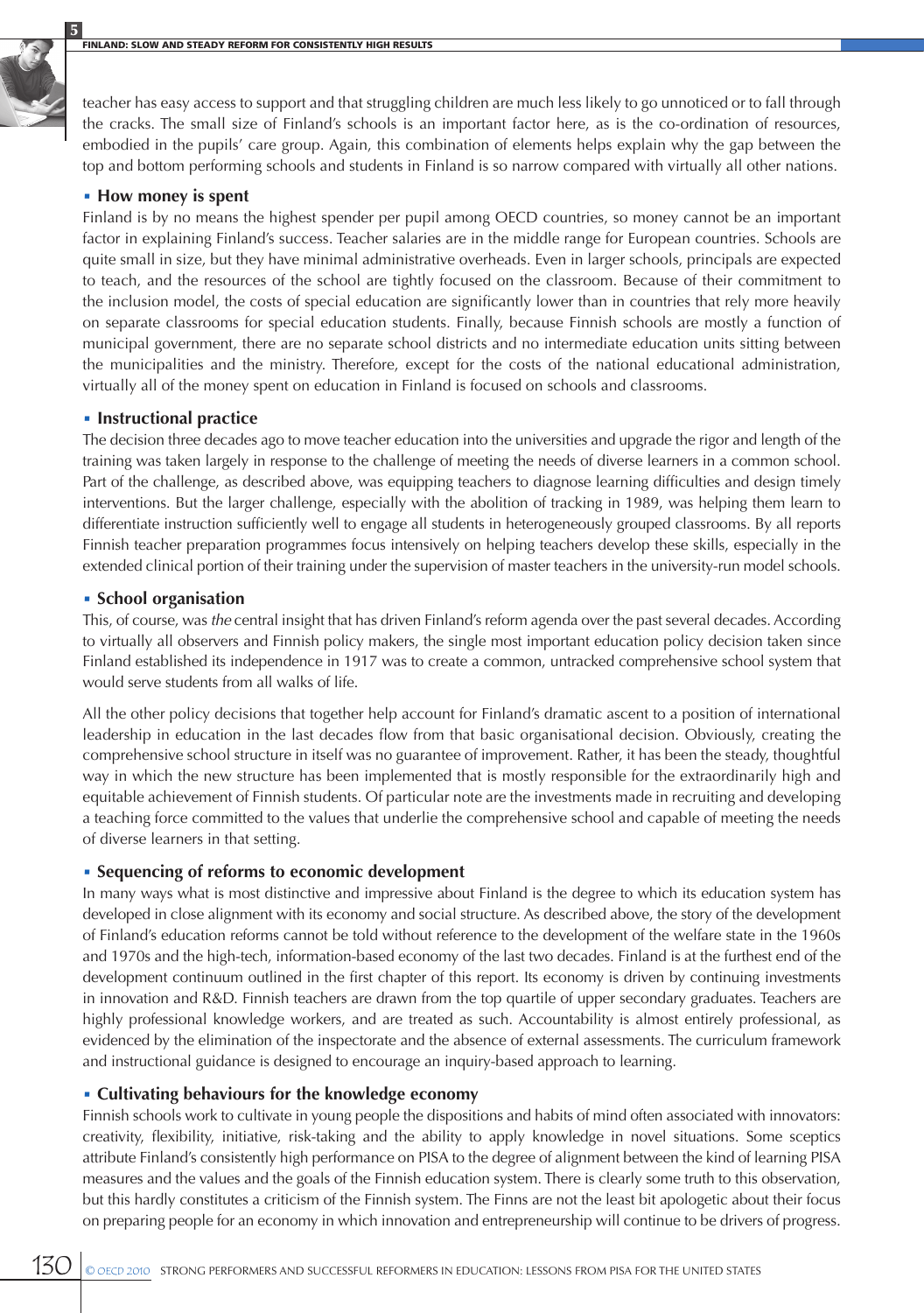#### Final observations

Here are two final observations, both related to the degree to which the Finnish education system is aligned with and reflects qualities in the larger culture. The first has to do with the very nature of education reform in Finland. Most governments enact education reform through new programmes – *e.g.* smaller class sizes, more ambitious external assessments, and increased professional development. Reforms like these do not tamper with the basic features of the system. The Finnish reforms, by contrast, especially the creation of the comprehensive school, created a sector that functioned in a radically different way. It is the shape of this new sector, not continued programmatic initiatives from a central government, that accounts for Finland's success. One critical observer suggested that Finland doesn't really have a reform strategy, by which he meant that there were no central initiatives that the government was trying to push through the system. From a longer term, more sectoral perspective, however, Finland does have a strategy, one that has propelled it to the top of the international rankings. Other countries might benefit from adopting this perspective on their reform work.

The second observation has to do with the importance of trust. Trust, of course, cannot be legislated. Consequently, this lesson may be the least useful to others wanting to learn from Finland, especially if one views trust as a precondition for the kinds of deep institutional reforms embodied in the development of the comprehensive school. But in the case of the relationship between teachers and wider society, one can argue that trust is at least as much a consequence of important policy decisions as it is a pre-existing condition. Given the respect that teachers have historically enjoyed in Finland, there was a solid base on which to build. But the combination alluded to above – much more rigorous preparation, coupled with the devolution of much greater decision-making authority over things like curriculum and assessment – enabled teachers to exercise the kind of professional autonomy other professionals enjoy. This granting of trust from the government, coupled with their new-found status as university graduates from highly selective programmes, empowered teachers to practise their profession in ways that deepened the trust afforded them by parents and others in the community. The fact that there seems to be very little interest in Finland in instituting the assessment and external accountability regimes that have characterised the reform strategies of many OECD countries, most prominently the US and the UK, is perhaps the best evidence of the fundamental trust that seems to exist between the educators and the community. Given the extraordinary performance of the Finnish system over the past decade, this is a lesson others might want to study.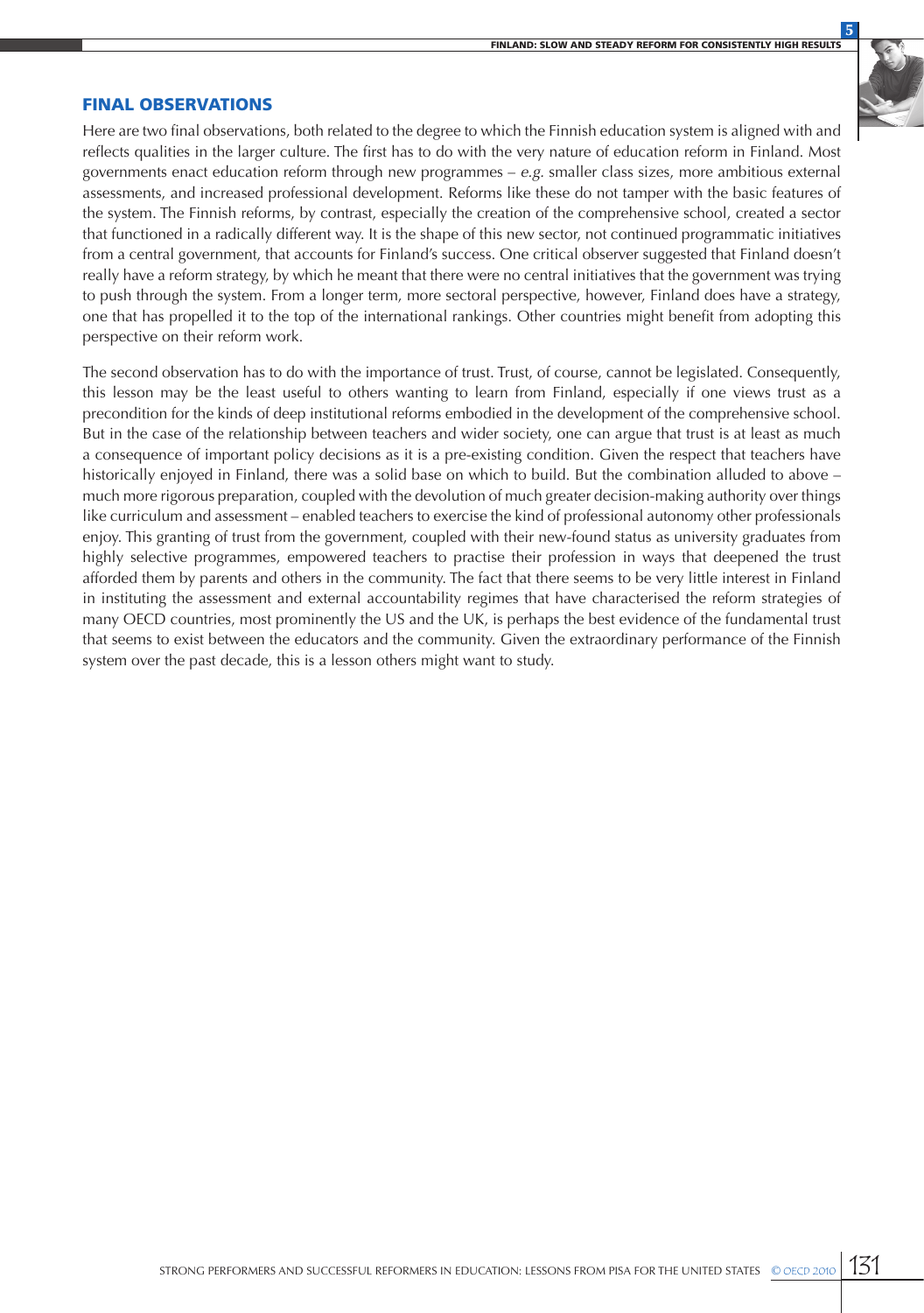#### *•* Figure 5.2 *•* Finland: Profile data

| Language(s)                                                                                            | Finnish and Swedish <sup>3</sup>                                                                                                                                                                                                                                                                                                                                                                        |  |  |
|--------------------------------------------------------------------------------------------------------|---------------------------------------------------------------------------------------------------------------------------------------------------------------------------------------------------------------------------------------------------------------------------------------------------------------------------------------------------------------------------------------------------------|--|--|
| Population                                                                                             | 5 326 000 <sup>4</sup>                                                                                                                                                                                                                                                                                                                                                                                  |  |  |
| Youth population                                                                                       | 16.8% <sup>5</sup> (OECD average 18.7%)                                                                                                                                                                                                                                                                                                                                                                 |  |  |
| <b>Elderly population</b>                                                                              | 16.6% (OECD average 14.4%)                                                                                                                                                                                                                                                                                                                                                                              |  |  |
| Growth rate                                                                                            | $0.43\%$ <sup>7</sup> (OECD $0.68\%$ ) <sup>8</sup>                                                                                                                                                                                                                                                                                                                                                     |  |  |
| Foreign-born population                                                                                | 3.8% <sup>9</sup> (OECD average 12.9%)                                                                                                                                                                                                                                                                                                                                                                  |  |  |
| GDP per capita                                                                                         | USD 35 918 <sup>10</sup> (OECD average 33 732) <sup>11</sup>                                                                                                                                                                                                                                                                                                                                            |  |  |
| <b>Economy-Origin of GDP</b>                                                                           | Electronics, machinery, vehicles and other engineered metal products, forestry and chemicals.<br>Services: 70.6%; Industry and construction: 24.6%; Agriculture, forestry and fishing: 4.9% <sup>12</sup>                                                                                                                                                                                               |  |  |
| Unemployment                                                                                           | 6.4% (2008) <sup>13</sup> (OECD average 6.1%) <sup>14</sup>                                                                                                                                                                                                                                                                                                                                             |  |  |
| Youth unemployment                                                                                     | 15.7% (OECD average 13.8%) <sup>15</sup>                                                                                                                                                                                                                                                                                                                                                                |  |  |
| <b>Expenditure on education</b>                                                                        | 5.9% of GDP; (OECD average 5.2%)<br>3.7% on primary, secondary and post-secondary non-tertiary<br>1.9 % on tertiary <sup>16</sup> education <sup>17</sup> (OECD average 3.5%; 1.2% respectively)<br>12.5% of total government expenditure <sup>18</sup><br>7.9% on primary, secondary and post-secondary non-tertiary<br>3.9 % on tertiary education <sup>19</sup> (OECD average 9%; 3.1% respectively) |  |  |
| Enrolment ratio, early childhood education                                                             | 48.2% <sup>20</sup> (OECD average 71.5%) <sup>21</sup>                                                                                                                                                                                                                                                                                                                                                  |  |  |
| Enrolment ratio, primary education                                                                     | $95.5\%^{22}$ (OECD average $98.8\%$ ) <sup>23</sup>                                                                                                                                                                                                                                                                                                                                                    |  |  |
| Enrolment ratio, secondary education                                                                   | 87.2% <sup>24</sup> (OECD average 81.5%) <sup>25</sup>                                                                                                                                                                                                                                                                                                                                                  |  |  |
| Enrolment ratio, tertiary education                                                                    | 42.6% <sup>26</sup> (OECD average 24.9%) <sup>27</sup>                                                                                                                                                                                                                                                                                                                                                  |  |  |
| Students in primary education, by type<br>of institution or mode of enrolment <sup>28</sup>            | Public: 98.6% (OECD average 89.6%)<br>Government-dependent private: 1.4% (OECD average 8.1%)<br>Independent, private: no data <sup>29</sup> (OECD average 2.9%)                                                                                                                                                                                                                                         |  |  |
| Students in lower secondary education,<br>by type of institution or mode<br>of enrolment <sup>30</sup> | Public 95.7% (OECD average 83.2%)<br>Government-dependent private: 4.3% (OECD average 10.9%)<br>Independent, private: no data <sup>31</sup> (OECD average 3.5%)                                                                                                                                                                                                                                         |  |  |
| Students in upper secondary education,<br>by type of institution or mode<br>of enrolment <sup>32</sup> | Public: 86.1% (OECD average 82%)<br>Government-dependent private: 13.9% (OECD average 13.6%)<br>Independent, private: no data <sup>33</sup> (OECD average 5.5%)                                                                                                                                                                                                                                         |  |  |
| Students in tertiary education, by type<br>of institution or mode of enrolment <sup>34</sup>           | Tertiary type B education:<br>Public: 100%<br>Government-dependent private <sup>35</sup><br>Independent-private: no data <sup>36</sup><br>(OECD average Public: 61.8%<br>Government-dependent private: 19.2%<br>Independent-private: 16.6%)<br>Tertiary type A education:                                                                                                                               |  |  |
|                                                                                                        | Public: 89.3%<br>Government-dependent private 10.7%<br>Independent-private: no data <sup>37</sup><br>(OECD average Public: 77.1%<br>Government-dependent private: 9.6%<br>Independent-private: 15%)                                                                                                                                                                                                     |  |  |
| Teachers' salaries                                                                                     | Average annual starting salary in lower secondary education: USD 32 513 (OECD average USD 30 750) <sup>38</sup><br>Ratio of salary in lower secondary education after 15 years of experience to GDP per capita: 1.15 (OECD average: 1.22) <sup>3</sup>                                                                                                                                                  |  |  |
| Upper secondary graduation rates                                                                       | 93% (OECD average 80%) <sup>40</sup>                                                                                                                                                                                                                                                                                                                                                                    |  |  |

1 2http://dx.doi.org/10.1787/888932366693

# *Interview partners*

Riitta Aaltio, Principal, Kerava Primary School, Kerava, Finland.

Sakari Karjalainen, Department for Education and Science Policy, Ministry of Education, Finland.

Hanna Laakso, Senior Adviser, International Visits, National Board of Education, Finland.

Timo Lankinen, Director General, National Board of Education, Finland.

Olli Luukkainen, President, Trade Union of Education in Finland (OAJ).

Ray Marshall, Professor Emeritus of Economics and Public Affairs, LBJ School of Public Policy, University of Texas at Austin, United States.

Pasi Sahlberg, Director General, Centre for International Mobility and Co-operation (CIMO), Finland.

Jukka Sarjala, Former Director General, National Board of Education, Finland.

Jouni Välijärvi, University of Jyvaskyla, Institute for Educational Research, Finland.

Henna Virkkunen, Minister of Education, Finland.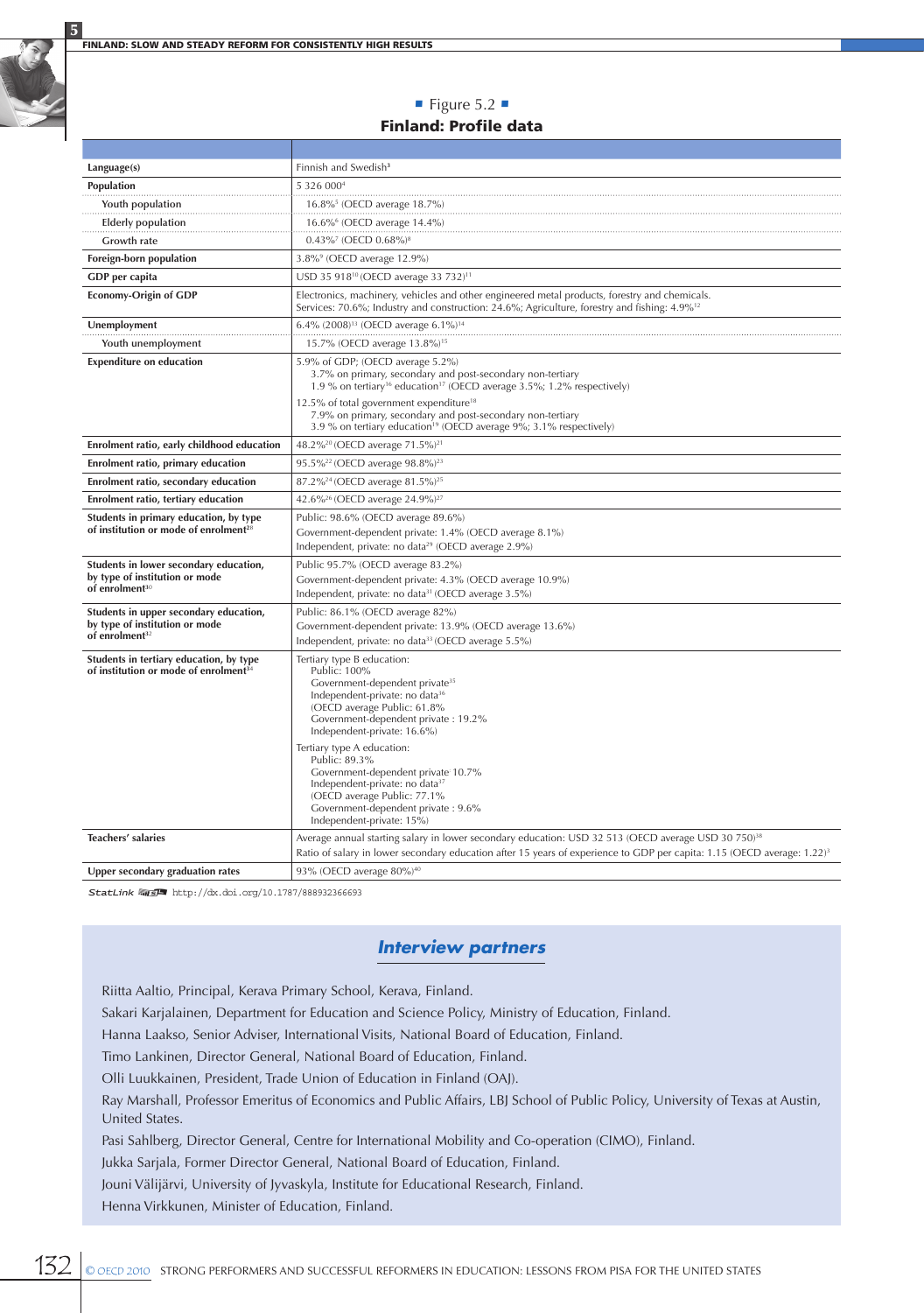# *References*

**Aho, E., K. Pitkanen** and **P. Sahlberg** (2006), "Policy Development and Reform Principles of Basic and Secondary Education in Finland since 1968"*,* prepared for the *Education Working Paper Series*, World Bank, Washington, DC. *http://www.pasisahlberg. com/downloads/Education%20in%20Finland%202006.pdf.*

**Burridge, T.** (2010), "Why Do Finland's Schools Get the Best Results?" *BBC News* [Online] 7 April, Retrieved from *http://news.bbc. co.uk/2/hi/8601207.stm.*

**CIA World Factbook** (2010), *Finland: Country Background Information*, [Online] Retrieved from *www.cia.gov/library/publications/ the-world-factbook/geos/fi.html.*

**Darling-Hammond, L.** (2010), *The Flat World and Education,* Teachers College Press, New York.

**Eurydice** (2008), *Organisation of the Education System in Finland*, Education, Audiovisual and Cultural Executive Agency (EACEA P9 Eurydice), Brussels.

**Eurydice** (2009), *Finland*, National Summary Sheets on Education Systems in Europe and Ongoing Reforms, Education, Audiovisual and Cultural Executive Agency (EACEA P9 Eurydice), Brussels.

**Eurydice** (2010), *Structures of Education and Training Systems in Europe: Finland*, Eurybase, Brussels.

**FNBE** (Finnish National Board of Education) (2008), *Education in Finland*, FNBE, Helsinki, available at *www.oph.fi/download/124278\_ education\_in\_finland.pdf.*

**FNBE** (2010), Structures of Education and Training Systems in Europe, FNBE, Helsinki, available at *http://eacea.ec.europa.eu/ education/eurydice/documents/eurybase/structures/041\_FI\_EN.pdf.*

**Gamerman, E.** (2008), "What Makes Finnish Kids So Smart?", *The Wall Street Journal*, Feature Article, 29 February.

**Gardner, W.** (2010), "Are Quality and Quantity Possible in Teacher Recruitment?", *Education Week* [Online], 26 February, available at: *http://blogs.edweek.org/edweek/walt\_gardners\_reality\_check/2010/02/are\_quality\_and\_quantity\_possible\_in\_teacher\_recruitment.html*.

**Grubb, W.N.** (2007), "Dynamic Inequality and Intervention: Lessons from a Small Country," *Phi Delta Kappan International*, Vol. 89, No. 2, available at *www.pdkintl.org/kappan/k\_v89/k0710gru.htm.*

**Hargreaves, A., G. Halász** and **B. Pont** (2007), *School Leadership for Systemic Improvement in Finland*, OECD, Paris, available at *www.oecd.org/dataoecd/43/17/39928629.pdf.*

**Kaiser, R.** (2005), "In Finland's Footsteps", *The Washington Post* [Online], available at *www.washingtonpost.com/wp-dyn/content/ article/2005/08/05/AR2005080502015.html.*

**Kupiainen, S., J. Hautamäki,** and **T. Karjalainen** (2009), *The Finnish Education System and PISA*, Ministry of Education Publications, Helsinki University Print, Helsinki.

**Meisalo, V.,** *et al*. (2010), *ICT in Initial Teacher Training, Country Report: Finland*, OECD Publishing. *http://www.oecd.org/ dataoecd/4/43/45214586.pdf.*

**Ministry of Education, Finland** (2008), *Education and Research 2007-2012: Development Plan*, Helsinki University Print, Helsinki.

**Ministry of Education, Finland** (2009), *Finnish Education System in an International Comparison*, Ministry of Education Policy Analyses, Helsinki.

**OECD** (2010), *PISA 2009 Results: What Students Know and Can Do: Student Performance in Reading, Mathematics and Science (Volume I)*, OECD Publishing.

**Sahlberg, P.** (2007), "Education Policies for Raising Student Learning: The Finnish Approach", *Journal of Education Policy*, Vol. 22, No. 2, pp. 147-171.

**Sahlberg, P.** (forthcoming), *Finnish Lessons*, *What can the world learn from educational change in Finland?,* forthcoming.

**Sahlberg, P.** (2006), "Raising the Bar: How Finland Responds to the Twin Challenge of Secondary Education?", *Revista de Curriculum y Formación del Profesorado*, Vol. 10, No. 1.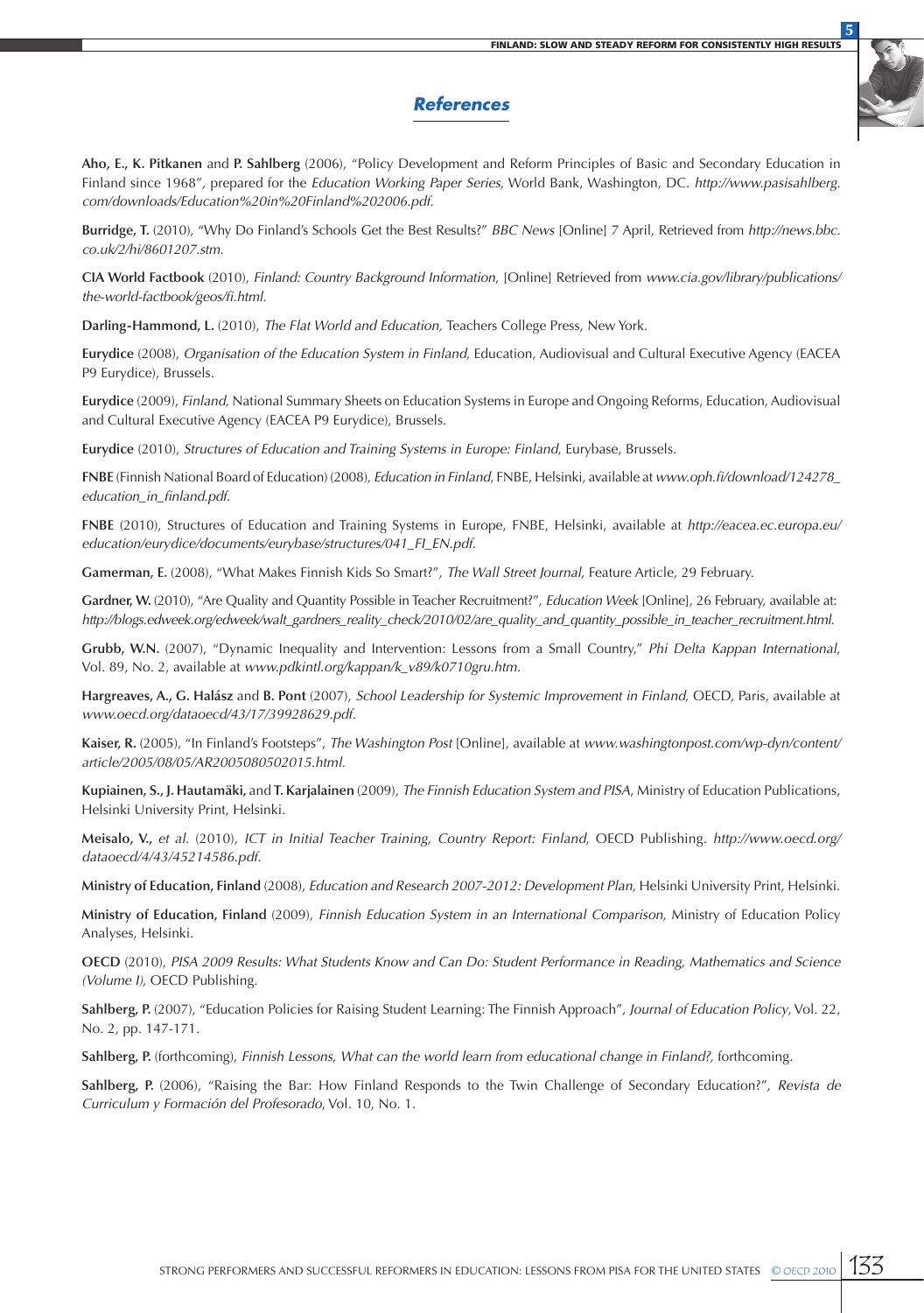#### *Notes*

1. The historical material in this report draws heavily on Sahlberg (forthcoming).

2. To which students could apply after the 4th or the 5th grade of elementary school

3. "Population according to language and the number of foreigners and land area km2 by area". *Statistics Finland's PX-Web databases*. Helsinki: Statistics Finland. 2008-12-31.

4. OECD (2010), *OECD Economic Surveys: Finland 2010*, OECD Publishing. Data from 2009.

5. OECD (2010), *OECD Factbook 2010*, OECD Publishing. Ratio of population aged less than 15 to the total population (data from 2008).

6. OECD (2010), *OECD Factbook 2010*, OECD Publishing. Ratio of population aged 65 and older to the total population (data from 2008).

7. OECD (2010), *OECD Factbook 2010*, OECD Publishing. Annual population growth rate (data from 2007).

8. OECD (2010), *OECD Factbook 2010*, OECD Publishing. Annual population growth in percentage, OECD total (year of reference – 2007).

9. OECD (2010), *OECD Factbook 2010*, OECD Publishing. Foreign-born population as percent of the total population (data from 2007).

10. OECD (2010), *OECD Economic Surveys: Finland 2010*, OECD Publishing.

11. OECD (2010), *OECD Factbook 2010*, OECD Publishing. Current prices and PPPs (data from 2008).

12. OECD (2010), *OECD Economic Surveys: Finland 2010*, OECD Publishing.

13. OECD (2010), *OECD Factbook 2010*, OECD Publishing. Total unemployment rates as percentage of total labour force (data from 2008).

14. OECD (2010), *OECD Factbook 2010*, OECD Publishing. Total unemployment rates as percentage of total labour force (data from 2008).

15. OECD (2010), *Employment Outlook*, OECD Publishing. Unemployed as a percentage of the labour force in the age group: youth aged 15-24 (data from 2008).

16. The OECD follows standard international conventions in using the term "tertiary education" to refer to all post-secondary programmes at ISCED levels 5B, 5A and 6, regardless of the institutions in which they are offered. OECD (2008), *Tertiary Education for the Knowledge Society: Volume 1*, OECD Publishing.

17. OECD (2010), *Education at a Glance 2010*, OECD Publishing. Public expenditure presented in this table includes public subsidies to households for living costs (scholarships and grants to students/households and students loans), which are not spent on educational institutions (data from 2006).

18. OECD (2010), *OECD Economic Surveys: Finland 2010*, OECD Publishing.

19. OECD (2010), *Education at a Glance 2010*, OECD Publishing. Public expenditure presented in this table includes public subsidies to households for living costs (scholarships and grants to students/households and students loans), which are not spent on educational institutions (data from 2006).

20. OECD (2010), *Education at a Glance 2010*, OECD Publishing. Net enrolment rates of ages 4 and under as a percentage of the population aged 3 to 4 (data from 2008).

21. OECD (2010), *Education at a Glance 2010*, OECD Publishing. OECD average net enrolment rates of ages 4 and under as a percentage of the population aged 3 to 4 (year of reference – 2008).

22. OECD (2010), *Education at a Glance 2010*, OECD Publishing. Data from 2008 on net enrolment rates of ages 5 to 14 as a percentage of the population aged 5 to 14.

23. OECD (2010), *Education at a Glance 2010,* OECD Publishing. OECD average net enrolment rates of ages 5 to 14 as a percentage of the population aged 5 to 14 (year of reference – 2008).

24. OECD (2010), *Education at a Glance 2010*, OECD Publishing. Net enrolment rates of ages 15 to 19 as a percentage of the population aged 15 to 19 (data from 2008).

25. OECD (2010), *Education at a Glance 2010*, OECD Publishing. OECD average net enrolment rates of ages 15 to 19 as a percentage of the population aged 15 to 19 (year of reference – 2008).